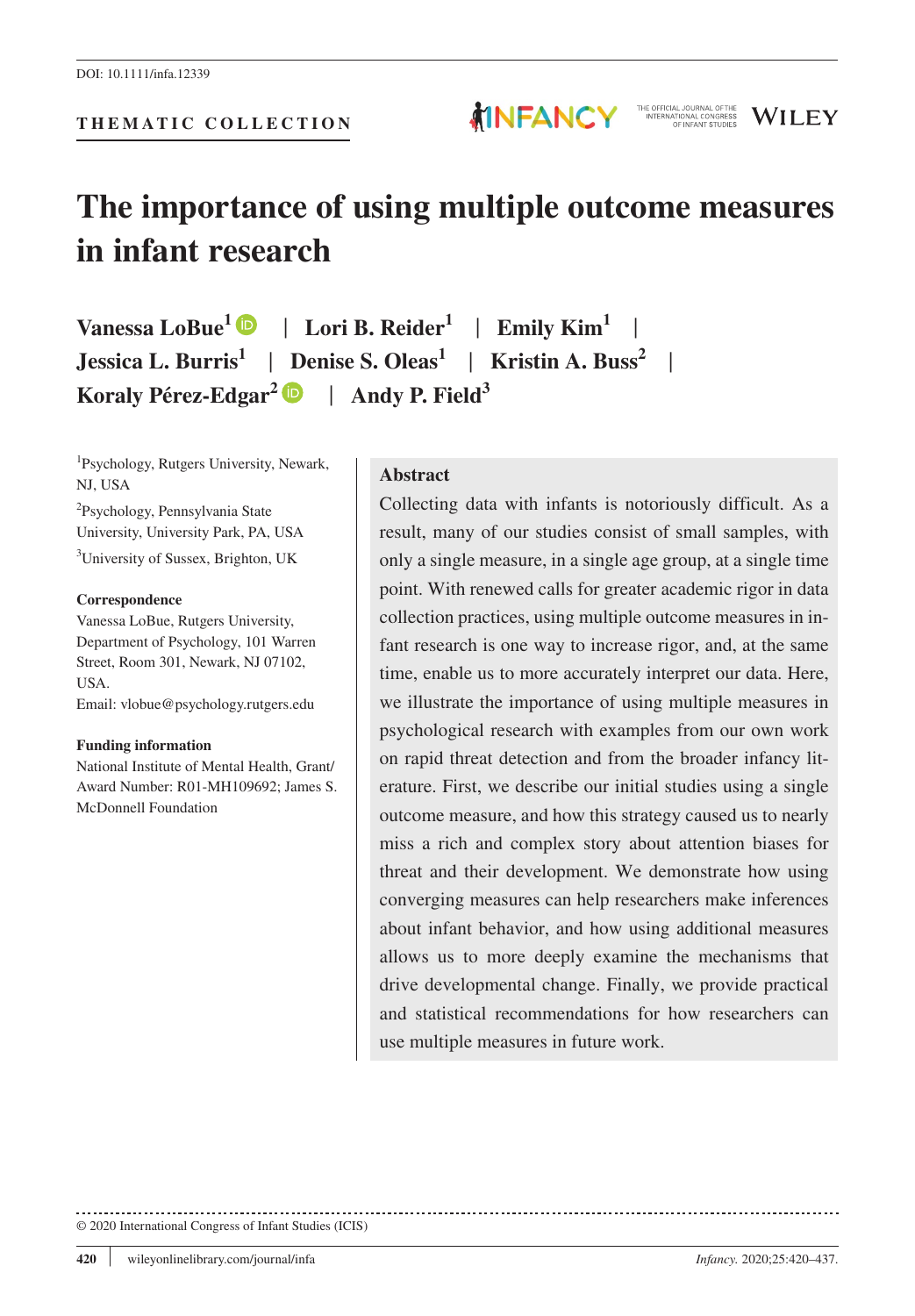# **1** | **INTRODUCTION**

Collecting data with infants is notoriously difficult. Infants are nonverbal, noncompliant, easily distracted, and difficult to predict. They cannot talk, they cannot follow directions, they get bored easily, they cry and fuss if they are tired or hungry, and the youngest ones cannot really do that much at all. When there are limits to what our participants can do, we are left with a limited number of potential-dependent measures on which to rely for our research. As a result, many studies with infant participants use only a single measure, in a single age group, at a single time point, to draw broad inferences about behavior and the mechanisms that underlie its development. In this paper, we argue that converging evidence from multiple outcome measures has benefits for building more robust models of the mechanisms that guide developmental change, and ultimately help us to more accurately characterize the richness of infant development. By using singular measures, we run the risk of making inferences that mischaracterize behavior, and attribute singular explanations to phenomena that might in reality be multifaceted and deeply complex.

The recommendation that developmental researchers should implement designs with multiple outcome measures is not new (e.g., Aslin, 2007; Buss, 2011; LoBue & Adolph, 2019; Morris, Robinson, & Eisenberg, 2006). Indeed, Jerome Kagan and colleagues published a 2002 paper entitled "One measure, one meaning: Multiple measures, clearer meaning," calling for the addition of behavioral measures to research that, at the time, relied heavily on self-report alone (Kagan, Snidman, McManis, Wooward, & Hardway, 2002). We aim to expand on previous recommendations by providing detailed examples for when additional measures can be useful, and how to implement them in the laboratory, with a specific emphasis on infant research.

We begin with an analysis of how using multiple outcome measures helps us build richer theoretical models of development drawing upon examples from our own work and from the broader infant literature. First, we draw from our own research on rapid attention to threat to describe how we nearly missed a rich and complex developmental story by relying on a single outcome—latency to look at, or detect, a target stimulus—for so long. We then describe how using additional measures added complexity to our once simple story, allowing us to make more accurate *inferences* about our attention measures, and draw conclusions about the *mechanisms* that drive the development of rapid threat detection. We describe examples from infancy to adulthood, as using multiple measures is important for research in all domains and across all ages. However, along the way, we emphasize why multiple measures are particularly important for work with preverbal infants, drawing from the existing literature. We close by discussing the statistical implications of this approach and by providing some recommendations and strategies for how we can more commonly use multiple outcome measures in future infant work.

### **2** | **THREAT DETECTION ACROSS THE LIFESPAN—ONE SIMPLE MEASURE, ONE SIMPLE STORY**

Researchers have been interested in humans' rapid responses to threat for decades. The ability to detect signals of threat in the environment quickly and efficiently has clear adaptive value in helping an individual escape from potential danger. Mistakes based on trial and error in this domain could be costly, possibly resulting in death, so several researchers have suggested that there would be an evolutionary advantage to rapidly detecting threatening stimuli early in development (Bolles, 1970; Boyer & Bergstrom, 2011). As a result, some believe that humans have an evolved fear module for the rapid detection of threatening stimuli (Öhman & Mineka, 2001). According to this view,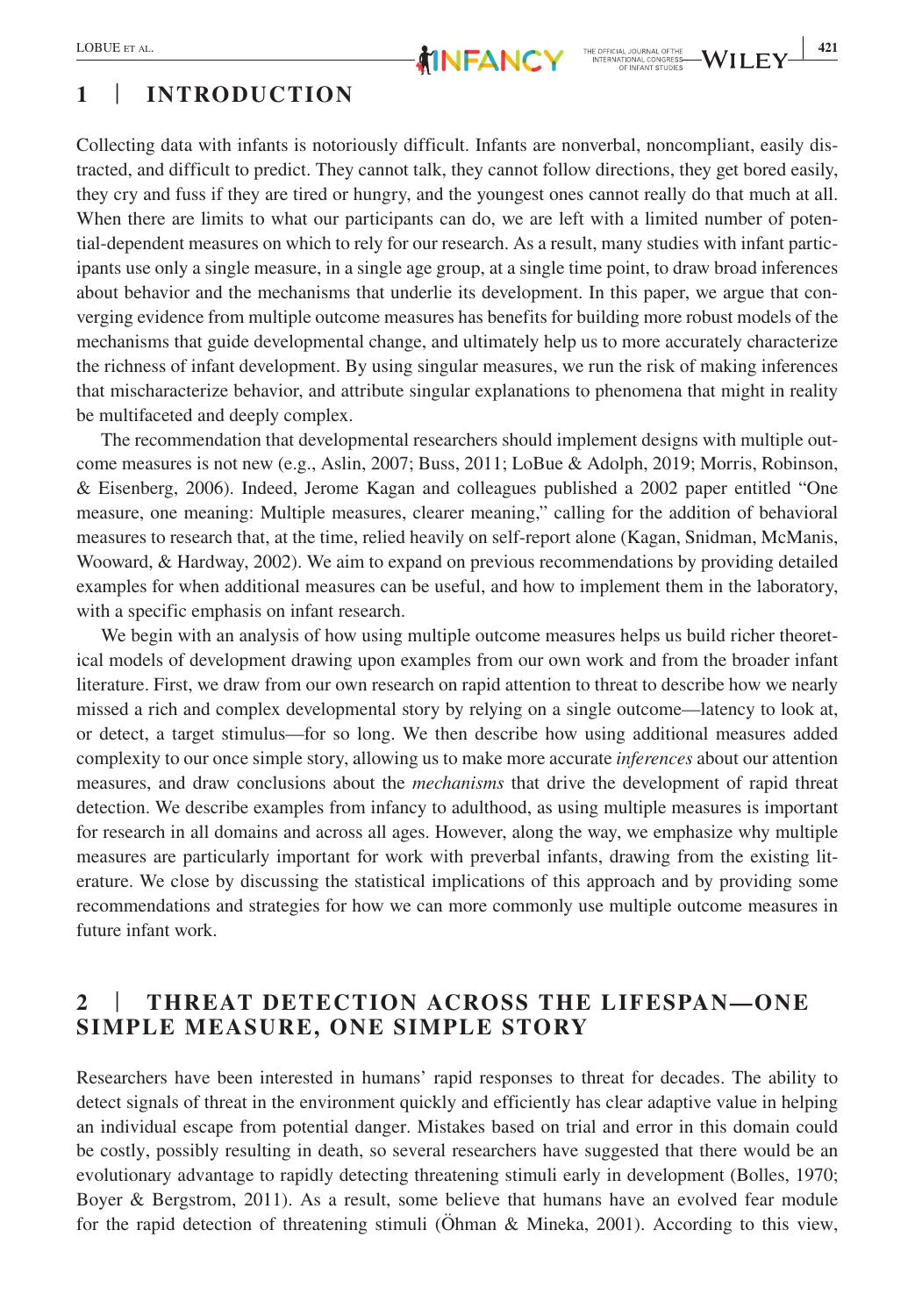evolutionarily recurrent threats—dangerous animals such as snakes and spiders and threatening conspecifics—should be detected automatically, without the need for cognitive processing.

Support for this contention comes from several studies demonstrating that adults detect the presence of snakes, spiders, and threatening human faces (i.e., angry faces) more quickly than neutral stimuli. In the general adult paradigm, participants are presented with  $2 \times 2$  and  $3 \times 3$  matrices containing 4 or 9 photographs from a single stimulus category, or matrices with 3 or 8 photographs from a single stimulus category and one additional discrepant (target) image from a second category. Typically, researchers reported that adults detect (via button-press responses) discrepant snakes and spiders more quickly than flowers or mushrooms (Öhman, Flykt, & Esteves, 2001) and discrepant angry faces more quickly than happy or neutral faces (e.g., Öhman, Lundqvist, & Esteves, 2001).

These findings have been widely replicated (see LoBue, 2016, and LoBue & Rakison, 2013 for reviews), providing strong support for the evolutionary perspective on rapid threat detection. However, despite widespread claims of evolutionary origins for rapid threat detection, most of this work had been done only with adults. If humans evolved a predisposition to detect threatening stimuli rapidly, such a propensity should be evident much earlier in development. To investigate this question, we embarked on the first empirical studies of rapid threat detection in children. We modified the standard button-press paradigm by presenting participants with  $3 \times 3$  matrices on a touchscreen monitor. Only target-present matrices were included, so a participant's sole task was to find the single image and touch it on the screen as quickly as possible. This modification made the paradigm suitable for children as young as 3, and we found that children between the ages of 3 and 5 and adults detected snakes more quickly than flowers, frogs, and caterpillars (LoBue & DeLoache, 2008), and spiders faster than mushrooms and cockroaches (LoBue, 2010a). Children and adults also detected negative facial expressions—sad, fearful, and angry—more quickly than happy faces; further, they detected negative threat-relevant faces (i.e., angry, fearful) more quickly than negative non-threat-relevant faces (i.e., sad) (LoBue, 2009), consistent with the evolutionary perspective.

Others have replicated these findings with preschool-aged children and extended them to both color and black and white photographs of the stimuli (Hayakawa, Kawai, & Masataka, 2011; LoBue & DeLoache, 2011; Masataka, Hawakawa, & Kawai, 2010). One group of researchers found stronger effects when they depicted snakes in an attack pose (Masataka et al., 2010), and using this same touchscreen visual search paradigm, reported that Japanese monkeys detect snakes more quickly than flowers (Shibasaki & Kawai, 2009). Further, by simply presenting infants with two images side by side on a large screen—one threatening and one nonthreatening—we found that even 8- to 14-month-olds looked more quickly to snakes than flowers, and more quickly to angry versus happy faces (LoBue & DeLoache, 2010).

Altogether, this body of work has been interpreted as providing support for the evolutionary perspective on threat detection, demonstrating that infants, children, and adults detect a variety of threatening stimuli—including nonsocial threats such as snakes and spiders, and social threats such as angry faces—faster than a wide variety of neutral stimuli. These findings were easily replicated and consistent across ages and categories of threat.

However, other published data cast doubt on our original conclusions. First, several researchers demonstrated that adults detect a *variety* of threats, including stimuli such as guns, knives, and syringes, more quickly than perceptually matched neutral stimuli (Blanchette, 2006; Brosch & Sharma, 2005). Not enough time has passed for humans to evolve a predisposition to detect guns and knives quickly, so biased attention to these stimuli would have to be acquired through learning. We examined this question in our own laboratory by studying the detection of two modern threats that adults detect particularly quickly—syringes and knives—in 3-year-olds using the touchscreen paradigm described above. Importantly, parents confirmed that all of the children we tested had negative experience with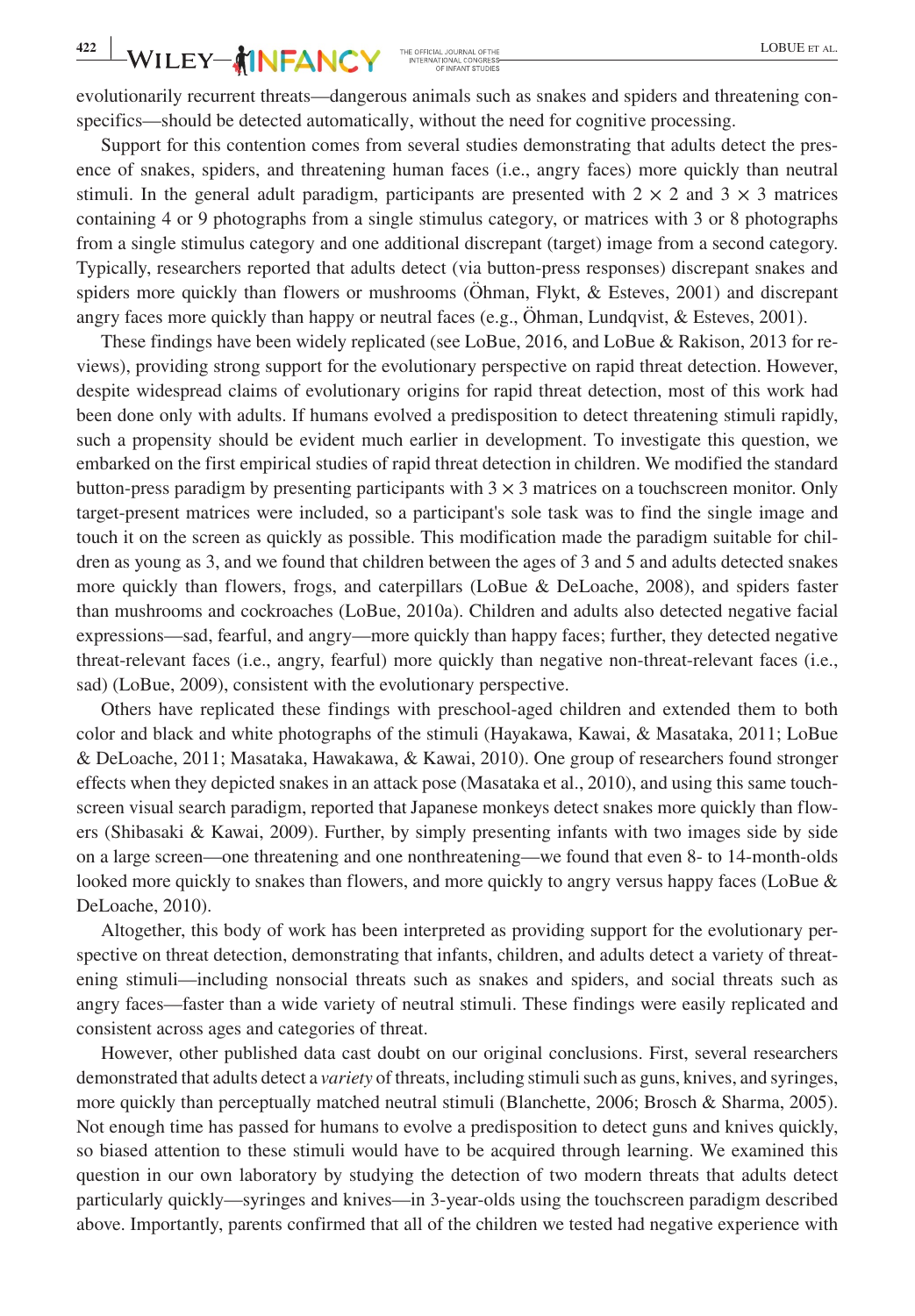

syringes through painful vaccinations, but none of them had negative experience with a knife. If learning could account for rapid threat detection, we predicted that children would detect syringes more quickly than perceptually matched controls (i.e. pens), but they would not show an attentional bias for knives (vs. spoons). The results confirmed this hypothesis, as the children detected syringes faster than pens, but did not detect knives faster than spoons (LoBue, 2010b). This work suggests that attention biases for *any* stimulus can be learned, and in fact, other research has shown that adults can develop an attention bias for any stimulus that has personal relevance to them, even images from the popular British TV show, *Dr. Who* (Purkis, Lester, & Field, 2011). These findings leave open the possibility that learning could account for many of the results we had found thus far.

Another seemingly inconsistent finding was that in some studies, low-level perceptual features of some commonly used threatening stimuli could produce rapid detection even when presented in a nonthreatening context. For example, the "V" shape common of the brow of an angry face is enough to elicit rapid detection in adults (Larson, Aronoff, & Stearns, 2007). In contrast, other studies reported that the "V" shaped brow presented without a face-like context was not enough to elicit rapid detection (e.g., Schubö, Gendolla, Meinecke, & Abele, 2006; Tipples, Atkinson, & Young, 2002). In our own work, we found that 3-year-olds and adults indeed detected the "V" shape common of angry faces more quickly than an inverted "V" (LoBue & Larson, 2010). Likewise, 3-year-olds and adults detected snakes more quickly than other stimuli only if they were presented in a coiled position; they did not detect snakes more quickly than frogs when only their faces were shown, and they also detected other coiled stimuli—such as coiled hoses and wires—more quickly than non-coiled stimuli (LoBue & DeLoache, 2011).

So although a large body of research, including our own, suggests that infants, children, and adults all detect a variety of evolutionary threats more quickly than neutral control stimuli, a broader review of the literature reveals that attentional biases can also be learned, and might be driven by lower-order perceptual features other than threatening valence. Thus, while using a single paradigm (i.e., visual search) with a single outcome measure (i.e., latency to indicate that a target was detected) did provide us with important information about what kinds of stimuli are detected faster than others and were suggestive of some of the factors that might lead to rapid detection, this limited approach could only take us so far. Indeed, many of the studies from this literature were designed only to ask dichotomous questions—*Is rapid detection driven by threatening valence or by low-level stimulus features*? *Is rapid detection innate or learned?* These simple designs were bound to give us simple answers, and problematically, they could not test for the possibility that rapid attention might mean different things for different stimuli and that the mechanisms underlying biased attention might be more complex than dichotomous questions will allow (LoBue, 2016). To go beyond these simple dichotomies, we had to start using multiple outcome measures within the same and across different paradigms.

# **3** | **CONVERGING MEASURES—INFERENCES AND COMPLEX CONSTRUCTS**

One question left open from previous research is whether rapid detection is driven by valence or by some low-level feature of the test stimuli. Researchers have long-assumed that rapid detection is akin to vigilance and is thus related to the threat relevance of the target stimuli. This is an *inference* that we are making about the meaning of latency to detect, or look at, a target stimulus, and one that is common in both the threat detection literature and in the infancy literature more broadly.

One way to address problems of inference with singular dependent variables is to include a second, converging measure. Classically, a converging measure is defined as an alternative way of measuring the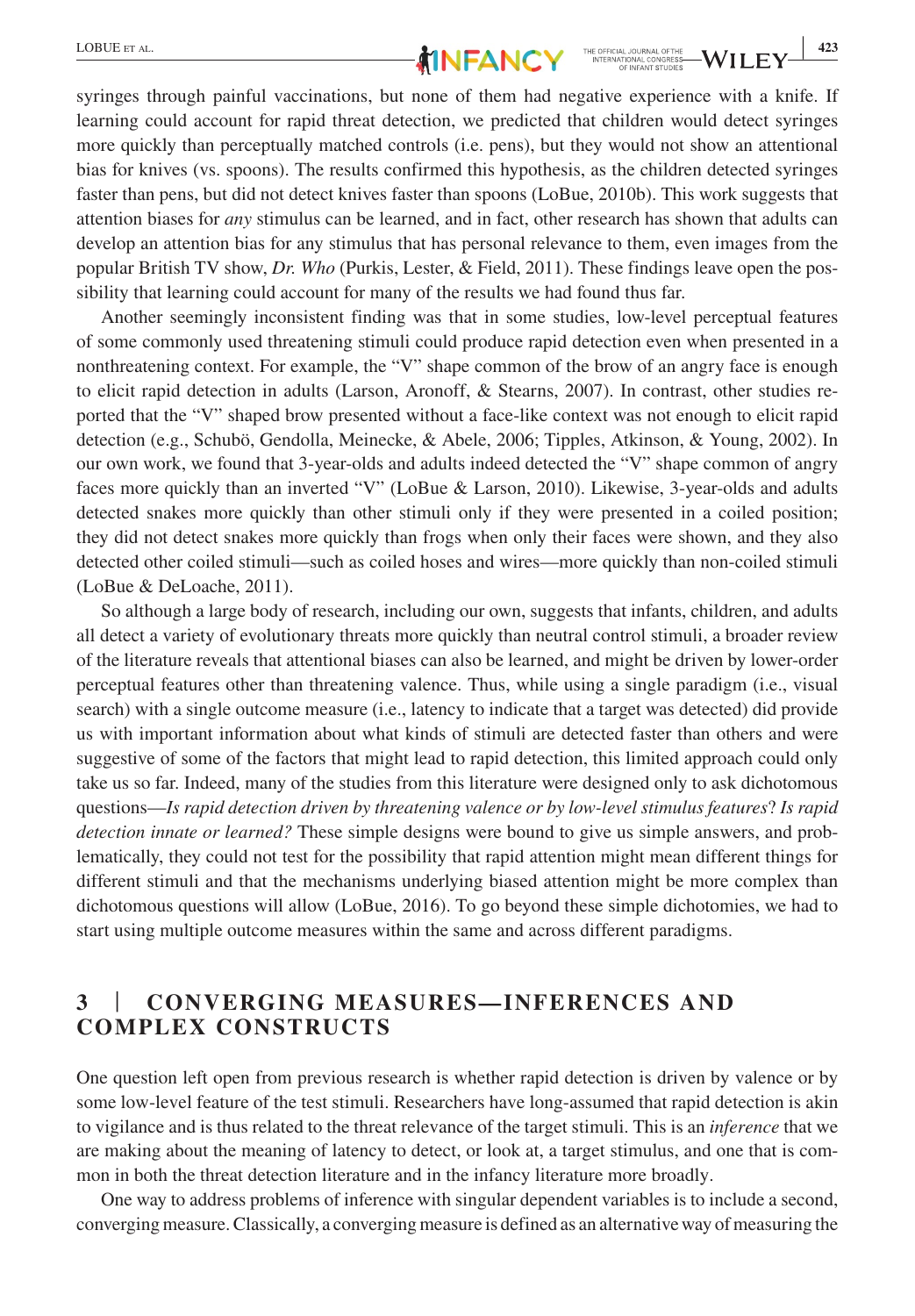same construct to eliminate alternative hypotheses (e.g., Garner, Hake, & Ericksen, 1956). Converging measures can be useful for making inferences about infant behavior when used across different paradigms and can be especially powerful when implemented within the same paradigm.

In our own work, we ran additional studies with both looking time and other behavioral measures to examine whether infants and children indeed perceive snakes, for example, as threatening. In two studies, instead of measuring rapid attention to snakes versus other animals, we measured total looking to and reaching for each animal. We reasoned that if infants perceive snakes as threatening, infants might avoid looking at snakes, and perhaps even avoid proximity to and contact with them. By using multiple measures within a single paradigm, we found that infants looked equally long at snakes versus other animals (DeLoache & LoBue, 2008; LoBue & DeLoache, 2010), and they were equally likely to reach and grasp for the animals, literally attempting to pick up live, slithering snakes from a screen (DeLoache & LoBue, 2008). We also explored infants' behavior toward four live animals—a snake, a spider, a hamster, and a fish—in an additional free play paradigm. We found that infants spent more time interacting with all four animals than with four attractive toys, and, indeed, showed an avid *interest* in the snake and the spider that equaled their interest in the hamster and fish (LoBue, Bloom Pickard, Sherman, Axford, & DeLoache, 2013). When taken together, these studies that examine several outcome measures (i.e., multiple infant behaviors), both within the same and across different paradigms, suggest that, for infants, animals such as snakes might be attention-grabbing, but not necessarily because they carry a threatening valence.

The advantage of combining infant looking behavior with other measures to address problems of inference extends well beyond our own work. Indeed, looking behavior (or "looking time"), including duration of infants' looks and latency to look, is one of the most common measures used in the infant literature. In fact, in the past three years (2016–2018), nearly half (47%) of the empirical articles published in *Infancy* were based on looking behavior. This measure is a perfect outcome for infancy research—it is easy to collect and does not involve language. However, while looking-time paradigms were initially developed to investigate simple questions about sensory and perceptual development in infants, many researchers now use infants' looking-time responses to investigate questions of higher-level infant cognition, making inferences about infants' causal, physical, and numerical reasoning (Haith, 1998), or in our case, the affective impact of a stimulus (DeLoache  $\&$ LoBue, 2009). In fact, based on looking-time measures, researchers have concluded that 3½-montholds have object permanence (Baillargeon, 1987), 10-month-olds evaluate social behaviors (Hamlin, Wynn, & Bloom, 2007) and expect resources to be distributed fairly and equally (Meristo, Strid, & Surian, 2016), and 15-month-olds make inferences about the mental states of others (Onishi & Baillargeon, 2005).

Relying only on looking behavior—or any one, single measure—to make inferences about cognitive and emotional processes has drawbacks. First, the same data can be interpreted in different ways. For example, longer and faster looking to some displays over others can be interpreted as indicative of high-level processing directing infant behavior, whereas a different researcher with a different theoretical position might generate an explanation based on low-level processes. In a now-classic study, Wynn (1992) presented infants with an item that was subsequently hidden behind a screen, followed by a researcher who reached behind the screen to place a second item alongside the first. Infants looked longer when the screen was removed to reveal only one item (the impossible condition) when compared to two items (the possible condition). The original interpretation of this finding was that infants are innately endowed with the ability to do simple arithmetic. However, an equally plausible but lower-level explanation is that infants can track the location of a small number of objects (e.g., Uller, Carey, Huntley-Fenner, & Klatt, 1999; vanMarle, 2013). With only one looking-time measure, these two possibilities cannot be empirically dissociated.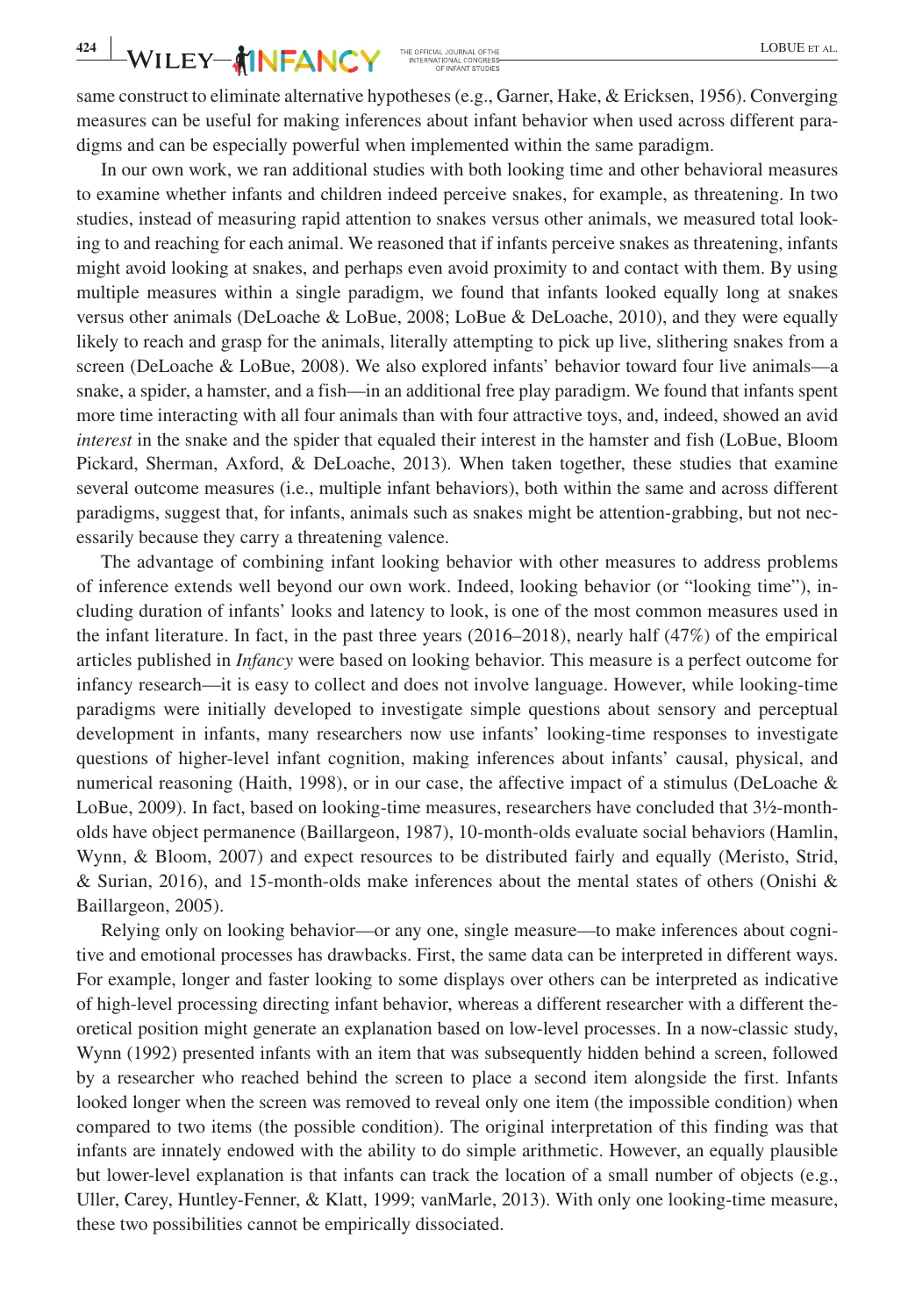

For the many infancy researchers that also rely on attention or looking-time measures, one additional measure, especially used within the same paradigm, can likewise help with making inferences about the meaning of infants' looks. One way several researchers do this is by using an eye tracker to supplement global looking-time responses. Indeed, overall looking time to a stimulus does not allow us to differentiate between active attention and blank stares, and does not always give us enough information to make inferences about processes, such as surprise or expectation, which are very common in the infancy literature (Aslin, 2007). However, by using an eye tracker, we can address this problem by pairing duration of looking with additional measures, such as the number and sequence of looks, the duration of fixations, the number of times infants look away from a stimulus, and anticipatory looks.

Bremner et al. (2017), for example, used converging measures from an eye tracker to differentiate between possible interpretations of Wynn (1992)'s research, described above. They reasoned that if babies' increased looking to the unexpected test display was driven by recognition of an incorrect numerical outcome, infants' looks should be directed at both the remaining object and at the location of the missing object, as together they constitute the incorrect number. In contrast, if infants were simply tracking the location of the missing object, increased looking time should be accounted for by looks only to the location of the missing object. Using this converging measure, the authors replicated Wynn's original findings, and, in addition, found that infants looked mostly to the location of the missing object, suggesting that infants' looking in this paradigm more likely reflects their ability to track the location of a small number of objects instead of any numerical competency. This example illustrates how the addition of one or more converging measures within standard looking-time paradigms can help differentiate between various levels of interpretation when an infant looks longer at one display over another.

Importantly, although differences in looking time to different displays can reflect different cognitive processes, so can *similar* patterns of looking (Aslin, 2007). For example, while in some studies, infants' longer looking reflects a novelty preference, in others, the very same measure can reflect a familiarity preference. Although infants generally tend to show a pre-experimental preference for familiar stimuli, and post-familiarization/habituation preference for novel stimuli, this preference can vary based on the duration of the familiarization phase (Houston-Price & Nakaib, 2004). Likewise, in our own research, we found that infants, children, and adults quickly detect a number of stimuli including snakes, spiders, angry faces, guns, knives, syringes, hoses, wires, and other simple shapes. Although responses to these stimuli appear to be similar, it is possible that they reflect different underlying processes. For example, several studies now suggest that rapid detection of snakes, at least early in development, is dependent on their low-level perceptual features, like their curvilinear shape (e.g., LoBue & DeLoache, 2011). In contrast, rapid detection of syringes is more likely the result of learning that syringes are often accompanied by an unpleasant prick (e.g., LoBue, 2010b). However, when researchers rely on only a single outcome measure (i.e., rapid detection of the target stimulus), the processes underlying humans' responses to snakes versus syringes remain unclear.

In this way, using converging measures can help differentiate between the various processes that might be reflected by the same behavior. For example, although longer looking in violation of expectation (VoE) paradigms is often assumed to reflect surprise, researchers have argued that it could also reflect a familiarity preference for one of the displays (e.g., Cohen & Marks, 2002). Thus, when using VoE, adding a converging measure can help researchers make an inference about the underlying process driving longer looking to an unexpected event. Although emotional facial expressions are the obvious choice for a converging measure of surprise, several emotion researchers have pointed out that infants rarely show a stereotypical surprise face when their expectations are violated (Camras et al., 2002; Scherer, Zentner, & Stern, 2004). There is evidence that infants do, however, demonstrate greater negative activity according to EEG/ERP measures (Berger, Tzur, & Postner, 2006), greater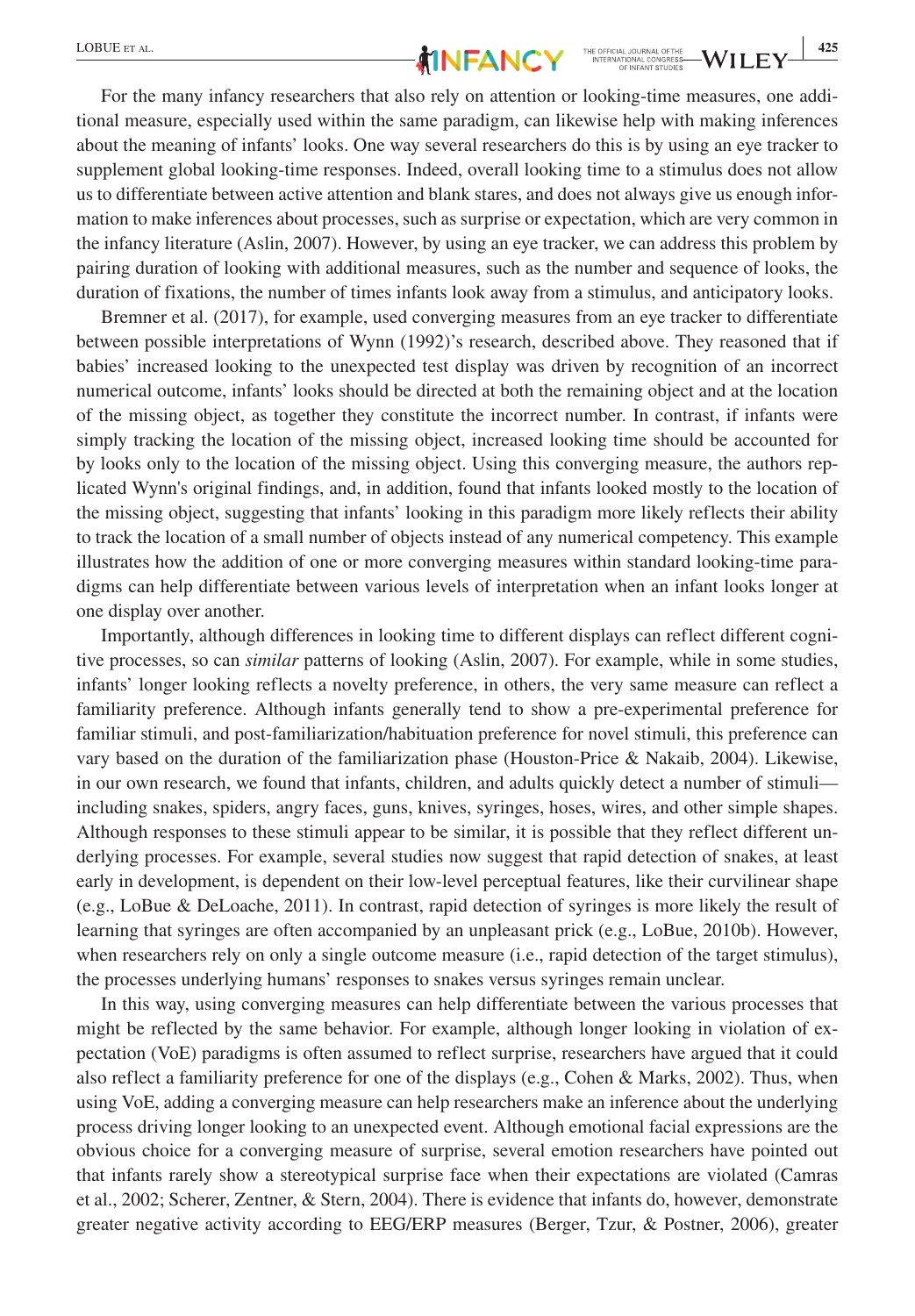pupil dilation (Gredebäck & Melinder, 2010), and increased social referencing when expectations are violated (Dunn & Bremner, 2017). For example, Walden, Kim, McCoy, and Karass (2007) replicated Wynn's (1992) original results with the addition of a social referencing measure. Importantly, they demonstrated that infants not only look longer at the unexpected event, but they also initiate more looks toward their caregivers' faces during this event, suggesting that the event was indeed unexpected or ambiguous, and did not reflect a familiarity preference for one of the displays.

Similarly, anticipatory looks have also been useful in looking-time paradigms that aim to measure infants' expectations. For example, researchers have reported that when watching an object being passed from one person to another, 12-month-old infants look longer at an upright versus inverted display of a receiving hand. Alone, these data are ambiguous, but paired with the additional finding that infants also demonstrated more anticipatory looks to the receiving hand when it formed a "give-me" gesture, the data provide support for the conclusion that infants *expected* the object to be passed to the person motioning for it (Elsner, Bakker, Rohlfing, & Gredebäck, 2014). A similar study from the same laboratory reported that when observing one adult feeding another, 12-month-old infants show greater looking time to displays where the feeder brings the spoon to the other adult's hand versus their mouth, suggesting that infants already have expectations about feeding dialogues. The researchers again measured infants' anticipatory looks as a converging measure, and found that infants showed anticipatory fixations to the adult's mouth *before* the food reached it, providing stronger evidence to support their inference (Gredebäck & Melinder, 2010). Without the use of additional eye-tracking measures, such strong inferences could not have been drawn from these data.

Importantly, eye tracking is not the only way to obtain converging measures for infant looking-time data. Indeed, by 6 months of age, infants not only look longer at stimuli they prefer or differentiate, but they can also show their preferences by reaching. In one example, Hamlin et al. (2007) examined 6- to 10-month-old infants' preferences for prosocial versus antisocial behavior using a looking paradigm, where infants were familiarized to a live display of a character who tried to scale a hill, and was then either helped up the hill by a second character (i.e., the helper), or pushed down by a third character (i.e., the hinderer). In the test phase, the climber either approached the helper or the hinderer. Ten-month-olds looked longer when the climber approached the hinderer, suggesting that this event violated their expectations; the 6-month-olds did not. In addition to the looking-time measure, the researchers also offered the helper and the hinderer characters to the infants and encouraged them to reach. They found that in addition to looking longer when the climber approached the hinderer, 10-month-olds were more likely to reach for the helper, providing additional support that infants not only distinguished between the helper and the hinderer, but also *preferred* the prosocial character.

While reaching behavior converged with looking-time responses in this study, not all researchers are so lucky. There are countless examples in the infancy literature where reaching and looking-time measures do not converge, leaving researchers with confusing and seemingly contradictory results. In these cases, additional converging measures can be used to *disambiguate* the inconsistent results. For example, since the 1950s, there has been considerable debate about whether infants under 6 months of age have object permanence. Indeed, while classic Piagetian (1954) tasks demonstrate a failure to search for hidden objects in early infancy, others have used looking-time measures to show that babies reason about hidden objects as young as 4 months of age (e.g., Baillargeon, 1987). Researchers have used converging measures using EEG to provide some insight into these discrepant findings. For example, Kaufman, Csibra, and Johnson (2003) used EEG to demonstrate that while infants looked longer when an object was expected to appear behind an occluder, but failed to appear, they also showed increased gamma-band activity, which, in adult studies, has been associated with keeping an object in mind, providing converging evidence that infants can represent an absent object by 6 months of age.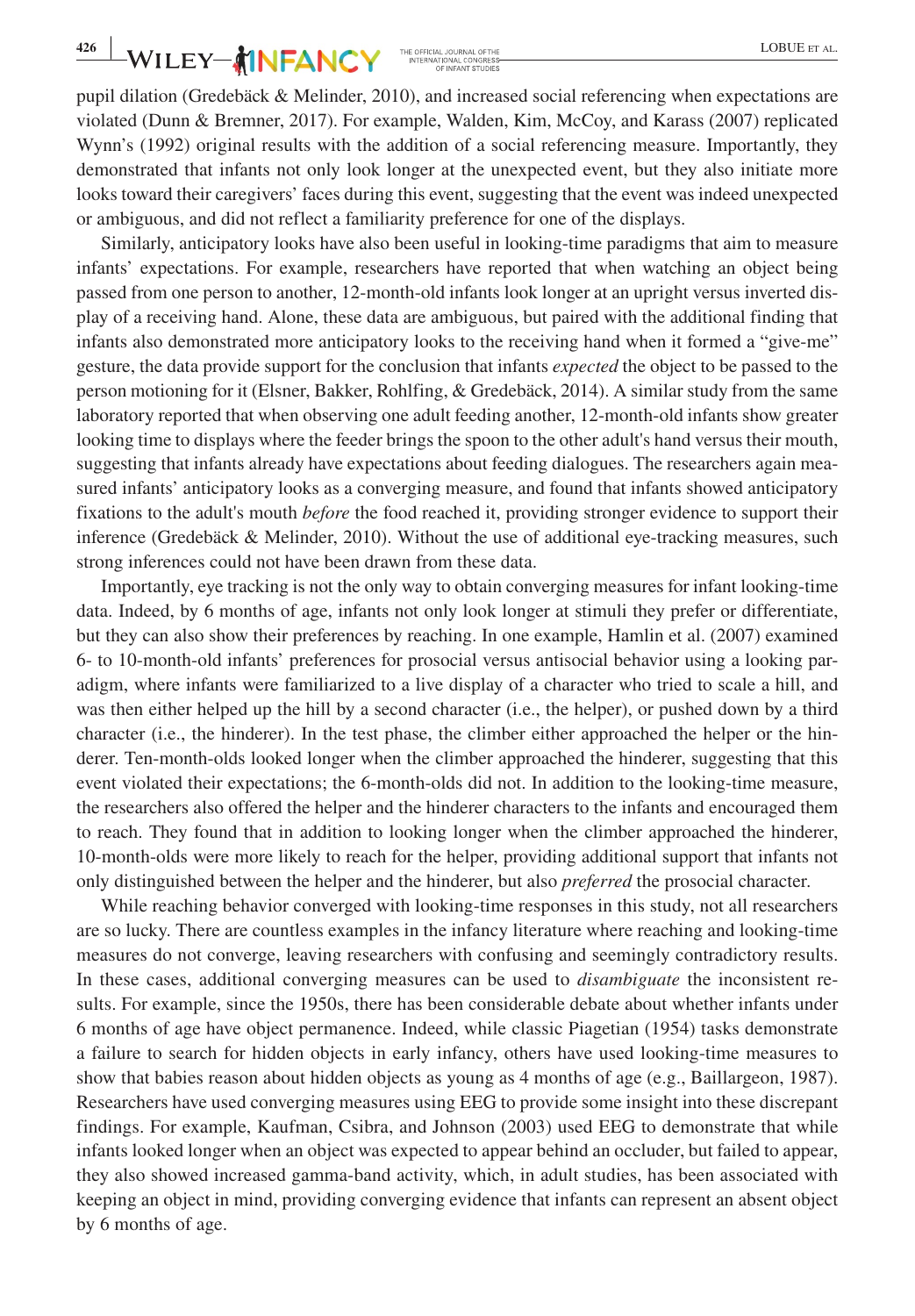To summarize our argument thus far, converging measures can be useful in infancy research when making inferences about infants' behaviors, especially when responses are ambiguous, or can generate multiple levels of explanation. In our own research, the common assumption that rapid threat detection is driven by stimulus valence requires converging measures that allow for inferences about the meaning of looks to a target stimulus. However, there are additional ambiguities in this line of work that cannot be resolved simply by convergence. For example, the question of whether rapid detection of threat is normative and evolutionarily predisposed, or whether it is learned over the course of development, also requires multiple measures (possibly across different experimental paradigms and multiple time points), but these additional measures should be designed to provide information about *mechanisms of change*. This can be done by measuring multiple responses that are theorized to be part of the same construct (as with convergence), or by measuring potential mediators and moderators of a desired effect. This is typically done within a single study.

As with questions of inference, eye tracking is one way to move beyond single dependent variables, such as latency to detect a target, and measure a number of factors related to rapid attention within a single trial. Using the classic adult button-press procedure with the addition of an eye tracker, we examined the mechanisms that drive rapid threat detection by measuring multiple components of attention bias, including rapid first fixations to threatening versus nonthreatening stimuli, latency to disengage from threatening versus nonthreatening distracters, and latency to make a behavioral response once a target stimulus was detected.

First, we replicated previous findings, demonstrating that adults press a button more quickly to indicate the presence of discrepant threatening targets (snakes and spiders) versus nonthreatening targets (flowers and mushrooms). Second, we found that the advantage for threat was twofold: Participants were faster to first fixate threatening versus nonthreatening targets, *and* they were faster to indicate that they had detected a discrepant image by pressing a button after first fixating the target. These results—using multiple measures of attention bias—demonstrated that rapid detection of threat is driven by both an advantage in perception, or bottom-up processing, and an advantage in behavioral responding, or top-down processing (LoBue, Matthews, Harvey, & Stark, 2014), altogether suggesting that multiple factors might drive biased attention.

Furthermore, Field (2006a) investigated whether an attention bias for neutral stimuli could be elicited after hearing emotionally valenced information using multiple outcome measures that mapped onto Lang's (1968) three response systems, namely measures of subjective feelings, behavior, and physiological responses. He presented 7- and 9-year-old children with three novel animals and provided positive information about one, threat information about the second, and no information about the third. He then presented the children with a dot-probe task in which pairs of the animal photographs were presented very briefly, followed by the appearance of a neutral probe in place of one of the two photographs. Children were asked to indicate where the probe appeared (on the left or right) as quickly as possible. Their fear beliefs about each of the animals were assessed before and after hearing the background information for each animal.

Responses to the probe were faster when they replaced a photograph of the animal previously paired with threat versus positive information, consistent with an attention bias for the threat-information animal. Importantly, the change in children's fear beliefs about the novel animal after receiving threat information mediated the magnitude of the attention bias, suggesting that threat information increased fear beliefs, which, in turn, induced an attention bias. The effects in this study were relatively weak. However, Field and colleagues ran several follow-ups using a similar procedure with added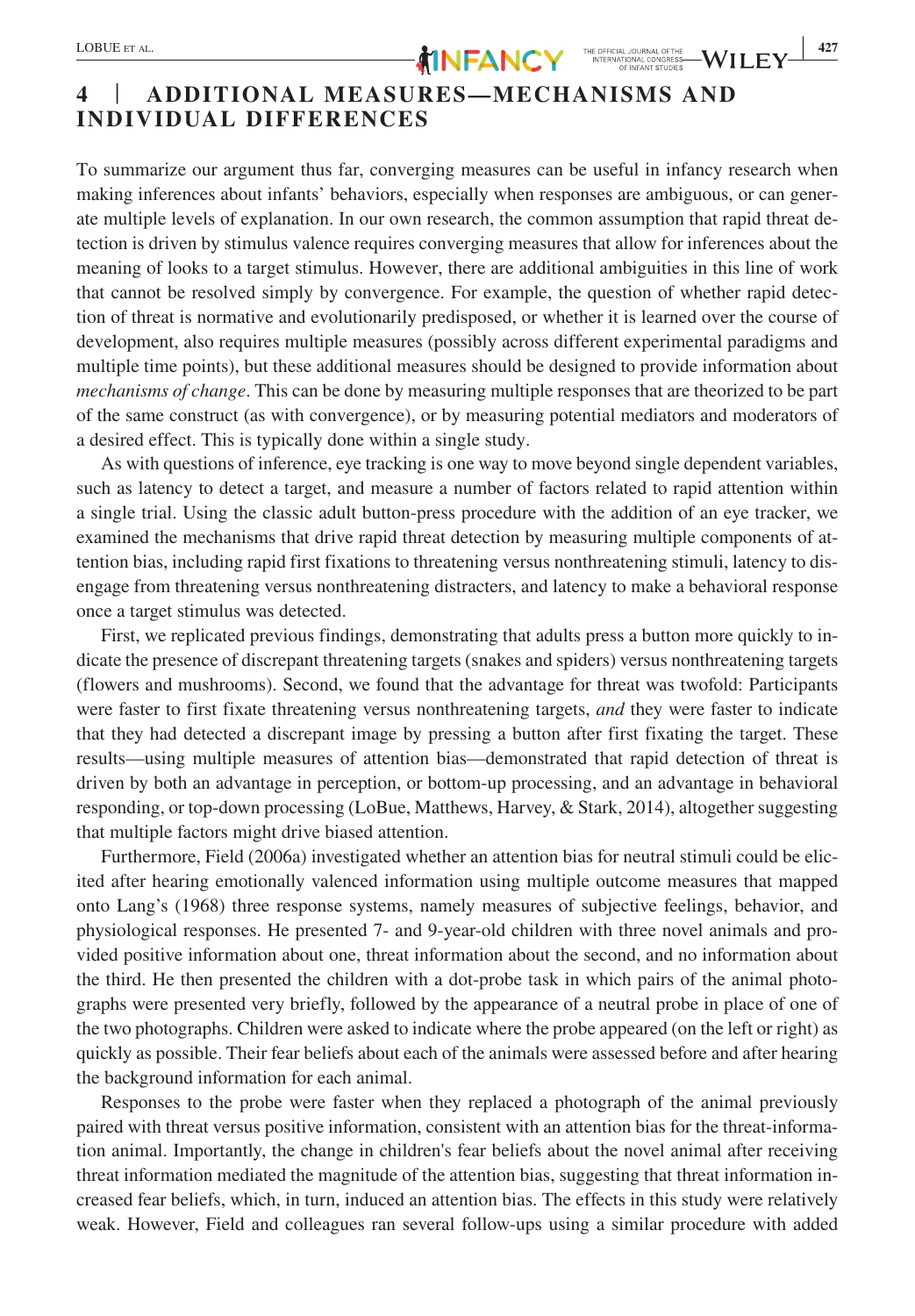**428 WILEY-MINFANCY** THE OFFICIAL JOURNAL OFTHE **SECOND CONSISTS AND AN INCREASE** 

measures to account for some of the unexplained variance. Across several studies, they replicated their initial findings, showing that pairing a neutral animal with threat information induces a heightened attention bias for that animal. Further, he found that a behaviorally inhibited temperament increased the likelihood of having an attention bias after receiving threat information, and was related to behavioral avoidance of a display containing a photograph of the negative animal (Field, 2006b; Reynolds, Askew, & Field, 2018).

This example not only demonstrates how multiple measures can help uncover the mechanisms driving rapid threat detection—in this case, that increasing fear beliefs is the mechanism by which an attention bias is induced—but it also suggests that individual differences, or potential moderators, such as a behaviorally inhibited temperament, might help elucidate the mechanisms that underlie the development of rapid threat detection even further (also see Pérez-Edger et al., this issue). In fact, additional studies that add temperament measures to attention bias tasks suggest that some individuals might be more prone to attend to threat than others. For example, countless studies have linked attentional biases for social threats to clinical anxiety (for reviews, see Bar-Haim, Lamy, Pergamin, Bakermans-Kranenburg, & van IJzendoorn, 2007; Fu & Pérez-Edgar, 2019). In our own laboratories, we measured whether children who are temperamentally shy, and are thus *at-risk* for the development of social anxiety, may have a heightened attention bias for social threats. We found that while all 5-year-olds detect snakes more quickly than frogs and angry faces more quickly than happy faces consistent with previous research, children who were temperamentally shy showed a greater attention bias for angry faces, but not for snakes, when compared to non-shy participants (LoBue & Pérez-Edgar, 2014). Thus, by measuring attention biases for two different types of threat along with a measure of temperamental shyness, we found that temperament might play a role in augmenting attentional biases for social threats—but not nonsocial threats—over the course of development. More broadly, by including potential moderators, we are able to more readily learn something about the mechanisms that drive developmental change.

The inclusion of additional measures like the ones just described can be particularly helpful in uncovering the mechanisms that drive developmental change in infancy research. Soska and Johnson (2008), for example, first set out to examine 4- and 6-month-olds' 3D object completion by using a looking-time habituation paradigm. In the study, infants were habituated to the partial view of a three-dimensional object and were then tested with complete and incomplete versions of the same object. They found that while 4-month-olds looked equally long at the two displays, 6-month-olds looked reliably longer at the incomplete test display, suggesting that they could perceive the complete form during habituation. Although this study suggests that there is a transition between the ages of 4 and 6 months in infants' 3D object perception, it does not provide any information about what drives that developmental change, which is typical of infant looking-time work. However, in a follow-up study using the same habituation task with 4- to 7-month-olds, the looking-time measure was combined with measures of infants' sitting experience and their manual behavior when exploring several novel toys. The researchers found that looking to the incomplete object in the test phase of the looking task was predicted by both self-sitting and manual exploratory skills, suggesting that the onset of independent sitting and subsequent experience of manually manipulating objects might facilitate 3D object perception (Soska, Adolph, & Johnson, 2010).

Measuring individual differences via parent report is another way for researchers to examine potential mechanisms of developmental change. In our own research described above, we often used parents' reports of infants' emotional responses to novel stimuli, and parents' self-reports of their own levels of anxiety and depression to investigate the factors that might drive the development of attention biases to threat. To cite another example from the infancy literature, Ziv and Sommerville (2017) asked parents to report on the naturalistic sharing behavior of their 9-month-old infants, and found that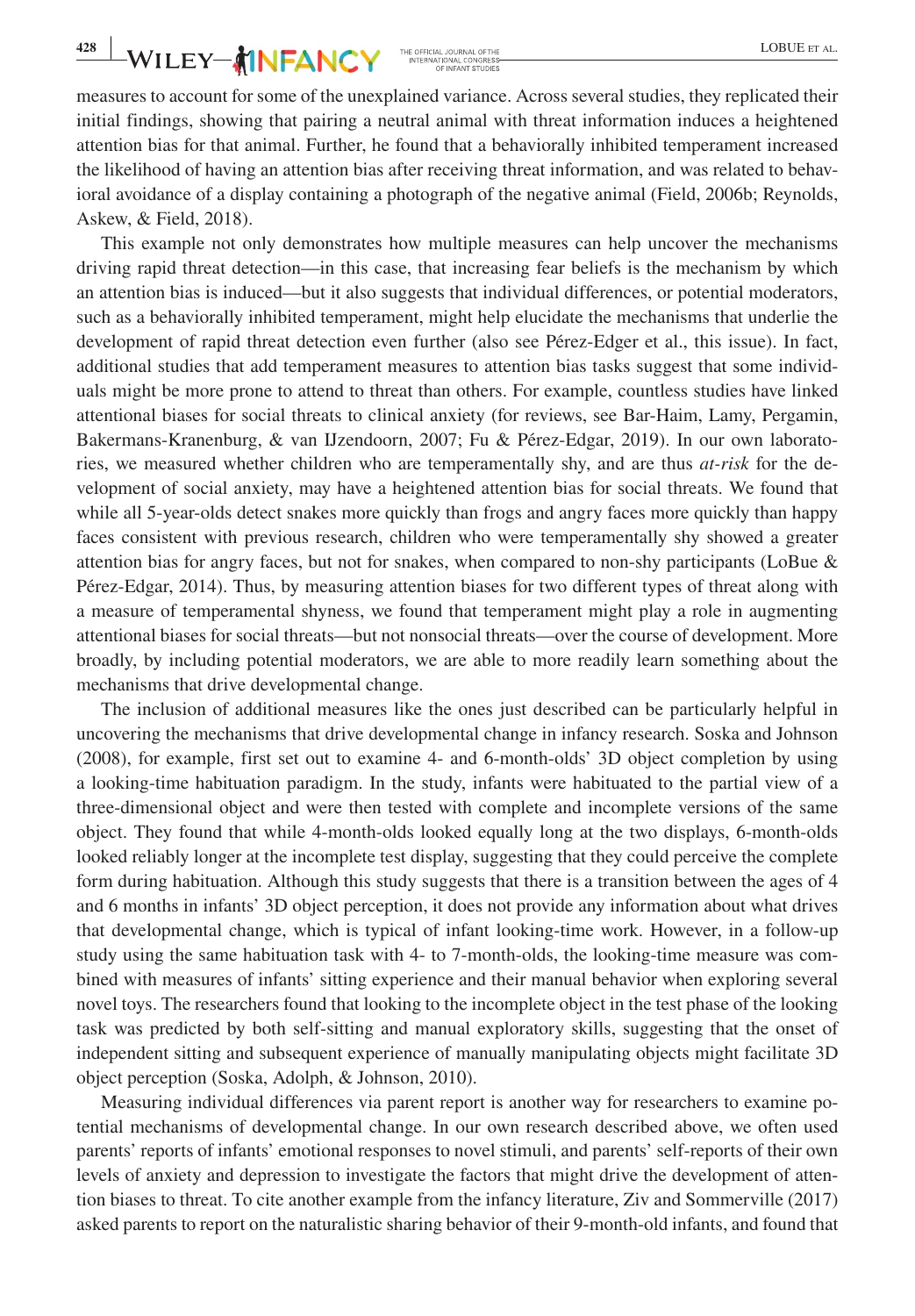Altogether, the work reviewed in this section suggests that by incorporating additional measures, researchers can ask questions about the mechanisms that drive developmental change across infancy. When we began to incorporate multiple outcome measures in our own investigations of attention bias to threat, our once simple story became richer and more complex. We learned that multiple factors both perceptual and cognitive—can drive attentional biases for threat, and attention biases for previously neutral stimuli can develop based on specific experiences, and that there is a potentially complex developmental relation between attention biases to threat, temperament, and behavior. We could not reach these conclusions using only a single attention task. However, by incorporating multiple measures—including measures of attention bias, temperament, fear beliefs, physiology, and behavioral inhibition—a richer and more complex developmental story was able to unfold.

# **5** | **METHODOLOGICAL AND STATISTICAL CONSIDERATIONS**

The reliance that infancy research has had on single outcome measures and small samples (Oakes, 2017; see also DeBolt, Rhemtulla, & Oakes, 2019) has statistical consequences. Small sample sizes create two major problems in the context of frequentist statistics. First, studies based on small samples are underpowered to detect effects that might be large enough to have theoretical substance. Second, when studies based on small samples yield significant effects, these effects are more likely to be large, surprising, and therefore publishable, but they are less likely to replicate because they will overestimate the population effect size—the so-called "winner's curse" (Young, Ioannidis, & Al-Ubaydli, 2008). Consequently, theoretical models will be built upon the shaky foundations of prized overestimated effects and discarded, but substantive, underestimated effects.

Measuring multiple outcomes may help in this regard. First, multiple outcomes can be used as indicators of latent psychological constructs and measurement theory tells us that, other things being equal, the reliability of composite measures becomes more reliable as the number of variables contributing to the composite increases (Cronbach, 1951). Second, if a common statistical model is fit to outcomes separately (rather than using them as indicators of a latent variable), consistency in the corresponding effect sizes from these analyses increases the likelihood that these effects reflect a substantive psychological phenomenon rather than being isolated, spurious results. Conversely, inconsistency in effect sizes across models fit to different outcome measures places an isolated significant effect from a particular outcome in an appropriate context.

However, measuring multiple outcome variables comes with risks and pragmatic considerations. One obvious risk is that *p*-hacking becomes more likely for two reasons. First, the potential set of analytic decisions that a researcher can make—the so-called "garden of forking paths" (Gelman & Loken, 2014; Simmons, Nelson, & Simonsohn, 2011)—escalates as a function of the increased complexity of the statistical models required to analyze multiple outcomes. The problem here is that the theories developed from the statistical models fit to the data may be different than those that would have been developed had the researcher made different analytic decisions. A particular risk is that, given the tendency to publish significant results, having more data will lure researchers into making decisions that lead to significant results and not declare the lack of significance from a different set of analytic decisions (e.g., adjusting for a confounding variable because doing so pushes the substantive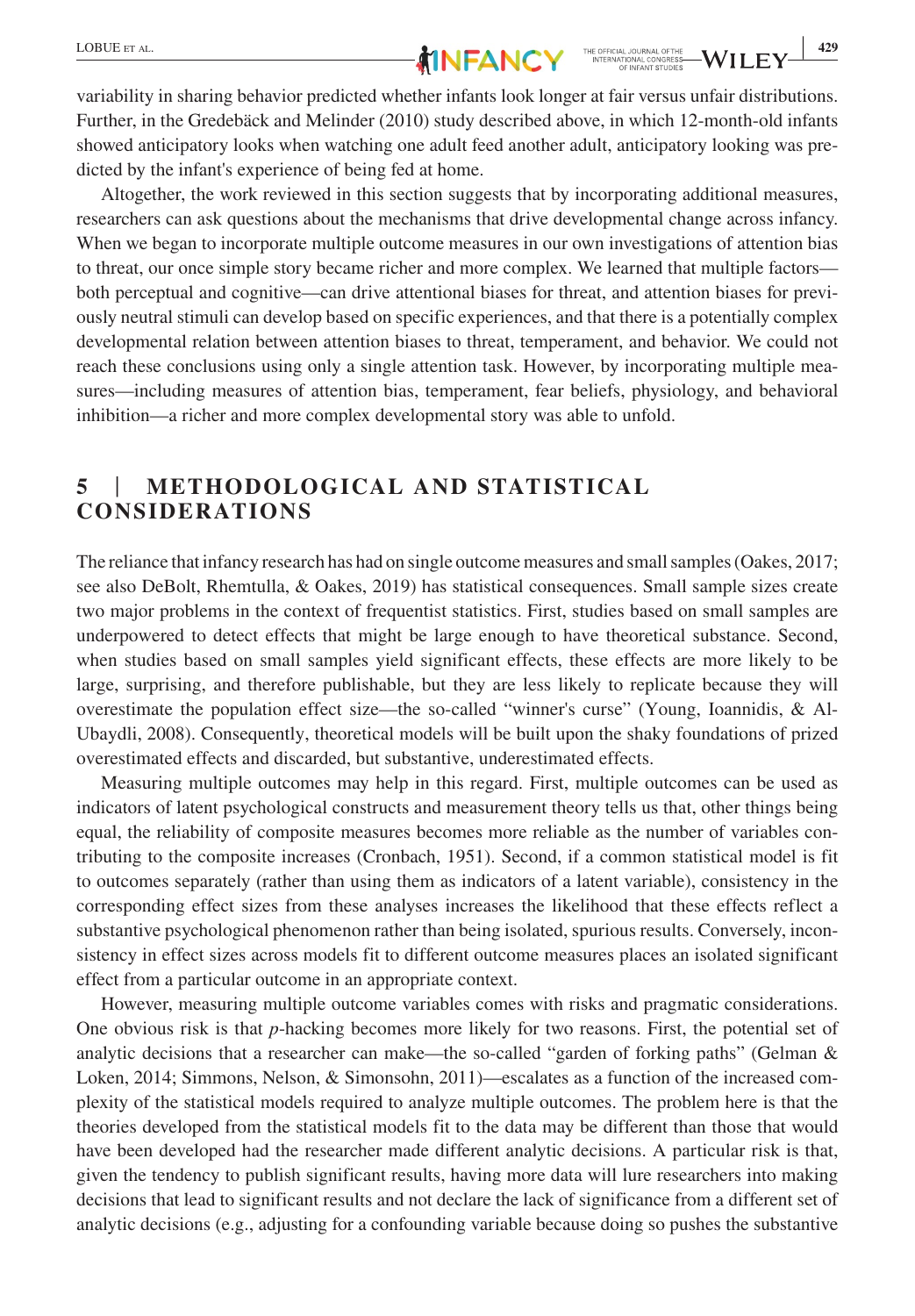effect of interest below the threshold for significance). Also, if a researcher has multiple outcomes to choose from, researchers can report identical statistical model's fit to different outcomes and may be tempted to cherry-pick the measures that yield consistent (significant) results and not report collecting measures that yield nonsignificant effects.

These temptations are not specific to infancy research—they are the research practices at the heart of the replication crisis in psychology (Open Science Collaboration, 2015). However, adopting a "multiple outcomes" approach can sometimes increase these risks. Researchers can protect themselves from temptation by adopting scientific practices such as preregistering studies and analysis plans, or submitting research as a registered report, which are effective in mitigating *p*-hacking, HARK-ing (i.e., hypothesizing after the results are known), and publication bias (Wicherts et al., 2016).

Another issue is that researchers need to give careful thought to what outcome measures they use and how they model them statistically. Broadly, there are two strategies here: use multiple outcome measures as indicator variables of a latent variable (the structural equation modeling, SEM, approach), or fit the same statistical model to each outcome independently and look for convergence in the evidence. Other things being equal, the SEM approach has several advantages. As already mentioned, measurement theory tells us that using multiple measures should increase the reliability of the latent/composite variable. The SEM approach also allows flexibility in how the relations between outcome variables are conceptualized, and enables comparison of competing conceptualizations of the phenomenon being studied.

To give a concrete example, it is not a given that data from theoretically related measures should converge. As already noted, cognitive, behavioral, and physiological measures of fear are usually not synchronous. However, this fact is unsurprising. Attention-to-threat tasks are likely to tap low-level automatic processing, whereas behavior tasks tap higher-level intentional processing. Attention might be drawn to a snake-like object, but once you have realized that it is not a snake you do not avoid it. Figure 1 shows two conceptualizations of emotion as a latent variable driving observable outcome measures. The right shows a single-level model in which emotion is seen as a latent variable driving measured responses across three response systems (Lang's aforementioned cognition, behavior, and



**FIGURE 1** A one-level (left) and two-level (right) conceptualization of the relationship between a psychological construct (in this case emotion) and outcome measures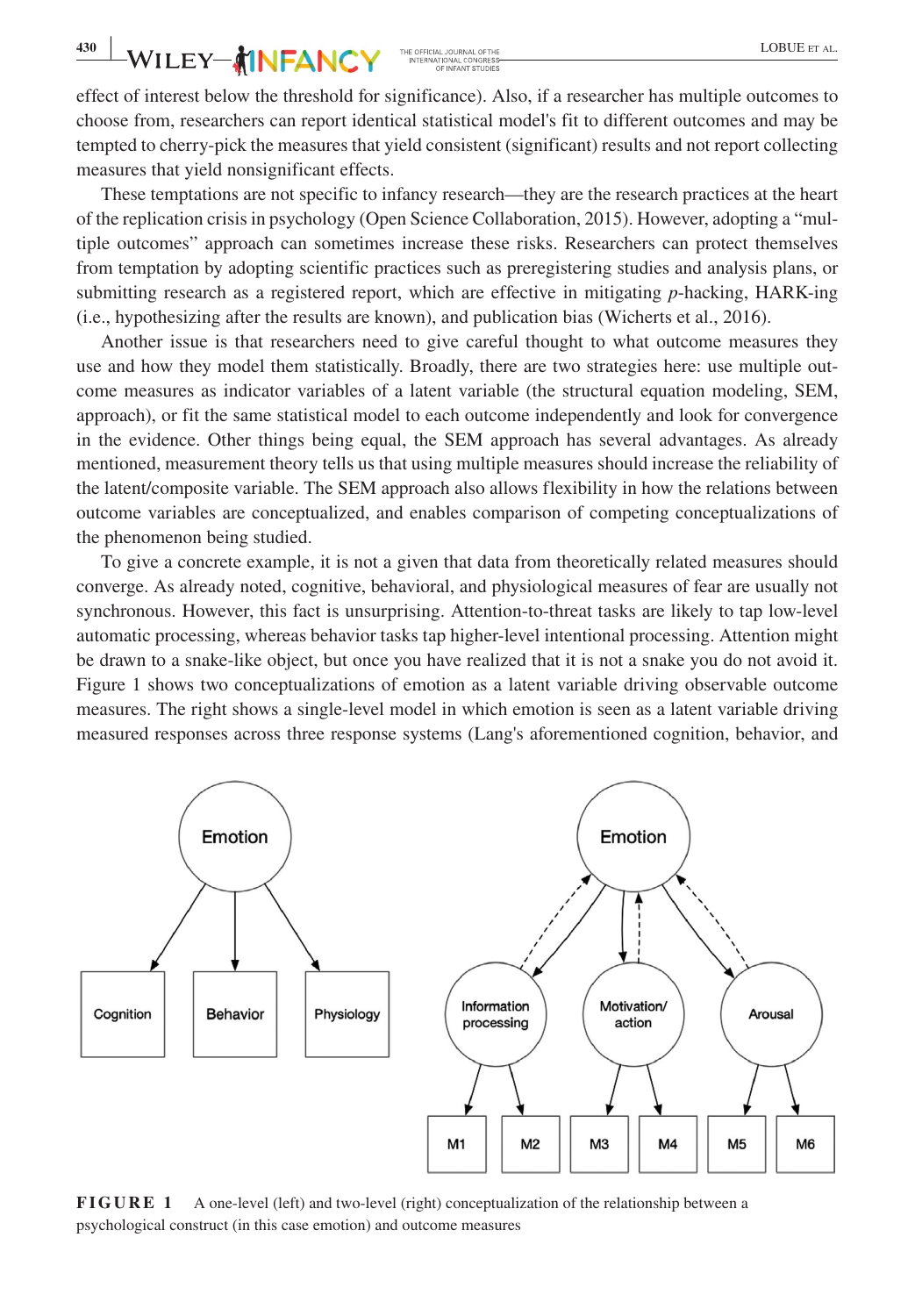

physiology). This conceptualization models synchrony between outcome measures because the latent psychological construct (emotion) has a direct link to the outcome measure. Statistically, this would be a useful framework for modeling outcomes expected to be synchronous based on theory. The model on the right (from Zinbarg, 1998) conceptualizes asynchrony between outcomes by assuming that different response systems are themselves lower-order latent variables. The psychological construct (emotion) now has an indirect link to outcome measures: It drives the response system, which in turn drives responses to relevant outcome measures. In this model, measures *within* a response system would be theoretically synchronous, but they would not need to be *across* response systems (e.g., M1 and M2 should correlate strongly but M1 and M3 need not).

In general, then, researchers need to think carefully about which outcome measures they expect to converge and which they do not and model the data accordingly. The SEM framework has this flexibility. Fit measures can be used to determine the best fitting model of the construct of interest. Comparing models in this way can be used both to inform theoretical models and to test for measurement invariance over development. Latent variable models of psychological constructs can also be modeled over time using latent growth models in which the intercept and rate of change in the construct over time are similarly modeled as latent variables (for an introduction, see Newsom, 2015). This modeling framework is flexible enough to allow researchers to adjust for other variables theoretically related to the construct of interest whether they are time-variant or time-invariant.

The main drawback of the SEM approach is that it requires large samples to get stable parameter estimates and models may not converge in small samples. In addition, as we have highlighted already, infancy research often involves small samples. One solution is for laboratories studying similar phenomena to join forces, agree upon the most pertinent theoretical questions, and pool resources to study them. Projects such as the Many Labs projects led by the Center for Open Science ([https://cos.io/\)](https://cos.io/), the ManyBabies initiative (<https://manybabies.github.io/>), the Psychological Science Accelerator [\(https://](https://psysciacc.org/) [psysciacc.org/](https://psysciacc.org/)), and the Collaborative Replications and Education Project ([https://osf.io/wfc6u/wiki/](https://osf.io/wfc6u/wiki/home/) [home/\)](https://osf.io/wfc6u/wiki/home/) have demonstrated that it is possible to generate vast datasets through mass collaboration. Moving toward a more collective and less-individualistic model of infancy research will, in the long run, benefit the discipline.

Nevertheless, pioneering work on small samples is also vital. Latent variable models are unlikely to be useful in small samples. Instead, researchers will be reliant on fitting the same statistical models multiple times to different outcome measures and evaluating the consistency of evidence across those measures. How should they approach this task? Null hypothesis significance testing is probably the least suited tool. First, as mentioned above, significance tests will be underpowered in small samples making consistency across outcome measures unlikely. The application of an arbitrary threshold for significance, such as 0.05, in these models will not help. Second, using multiple significance tests will inflate the familywise type I error rate, and correcting this rate for the number tests will further reduce the statistical power of each test.

In this case, one could adopt an estimation approach. For each outcome measure, a model is fit and an effect size estimated. In most designs, the model's fit will be some variant of a general or generalized linear model (for a basic introduction to the general linear model, see Field, 2016), and an "estimation approach" might be as simple as extracting the model parameters (which are unstandardized effect sizes). Measures of uncertainty around these effects should also be used to place the effects in context. For example, Bayesian HPD intervals can be used to determine the range of plausible population values of the effect and frequentist 95% confidence intervals can be similarly used under the limiting assumption that the interval is one of the 95% that captures the population value. Researchers should evaluate whether these effects are substantively important and also whether they are consistent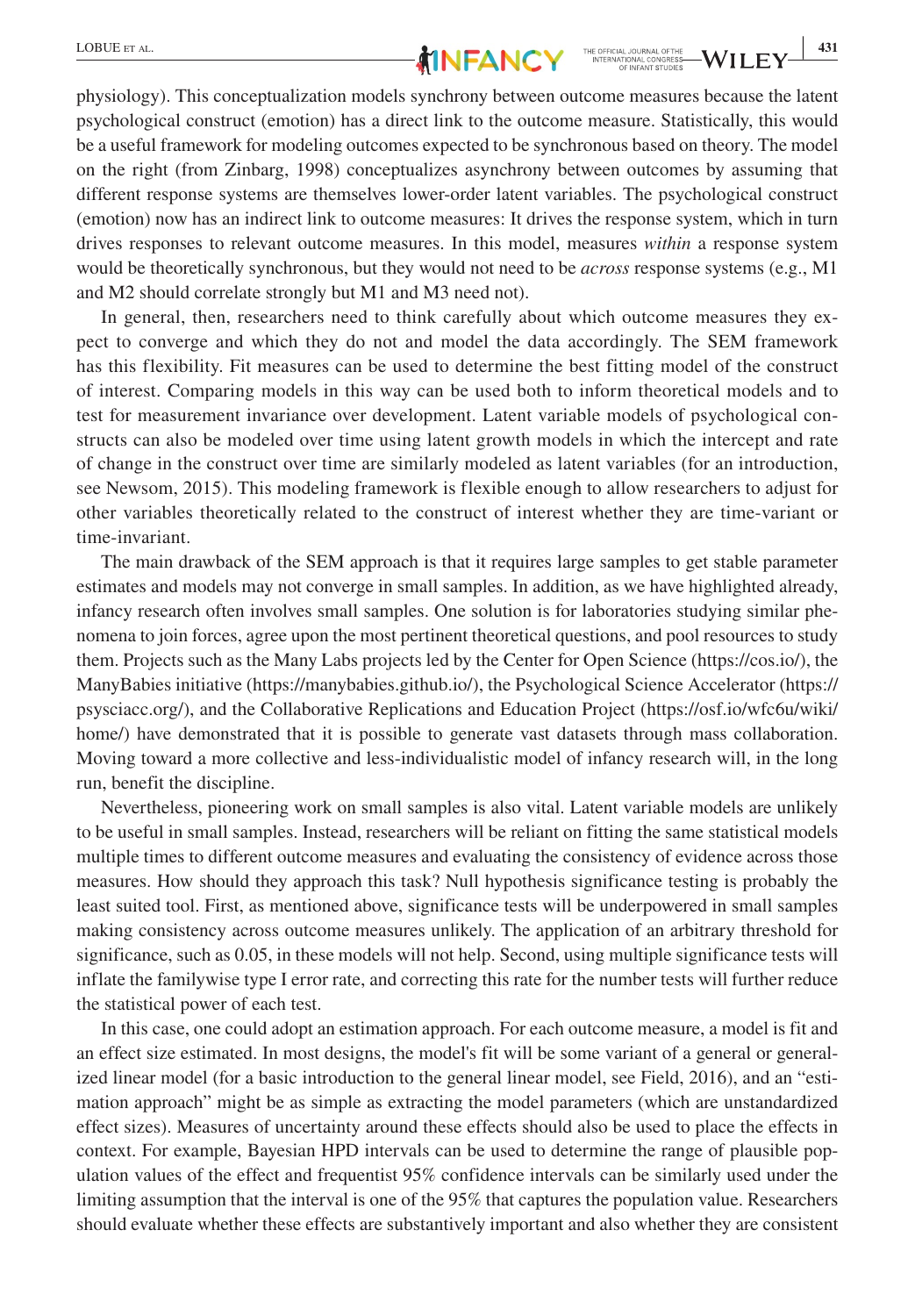**432 WILEY-AINFANCY** THE OFFICIAL JOURNAL OFTHE **LOBUE ET AL.** 

across measures. Comparing the overlap in HPD intervals may be particularly useful in this respect. The choice of Bayesian or frequentist estimation is up to the researcher, but Bayesian estimation allows researchers to build in prior beliefs about the likely size of effects based on past research and theoretical expectations, which may be desirable (for an accessible introduction to Bayesian estimation, see McElreath, 2016).

In situations where pure estimation is undesirable and hypothesis testing is essential to address the substantive research question, Bayes Factors can be used to quantify how the researcher's beliefs about an alternative hypothesis should shift relative to the null given the data (see Dienes, 2014, for an introduction). Unlike null hypothesis significance testing, Bayes factors do not need to be adjusted when they are used multiple times. Converging evidence across measures would be indicated by Bayes factors of a similar magnitude in the same direction. Bayes factors also enable researchers to draw conclusions about the plausibility of the null, which significance tests cannot, and this may be important for identifying hypotheses as implausible.

### **6** | **CONCLUSIONS: USING MULTIPLE MEASURES IN FUTURE INFANT RESEARCH**

Here, we propose that using multiple outcome measures in our study designs can help us make sense of infant data. It is important to note that the common approach of testing theories using a series of single-measure experiments can still help us understand infant behavior, and has been used to generate important developmental data for decades. Further, there are cases where converging measures are not necessary, such as when researchers seek to answer questions about behavior that can be measured directly, without the need for inference. However, we hope that the work we described here from our own laboratories and from the laboratories of others demonstrates that relying only on a single dependent measure, even across a wide variety of studies and age groups, can limit the kinds of questions we ask and the subsequent conclusions we can draw from the data. Collecting converging evidence from multiple outcome measures in the infancy literature also has benefits for allowing researchers to make more accurate inferences when infant behaviors can be attributed to more than one process, are susceptible to multiple levels of explanation, reflect complex constructs, or when primary measures fail to converge. Finally, multiple measures can also be useful in building more robust models of the mechanisms that guide developmental change, and ultimately help us to more accurately characterize the richness of infant development.

As mentioned above, nearly half (47%) of the empirical articles published in *Infancy* in the past three years were based on looking behaviors; thus, we used several examples from infant looking-time data to demonstrate that additional eye-tracking and behavioral measures can be used to provide measures of convergence and to answer questions about mechanisms of change. But besides eye trackers, additional measures using ERPs or physiology can also provide important standalone or converging measures of infant attention. Indeed, a small percentage of the research we surveyed from *Infancy* (~7%) reported using physiological and neural (e.g., cortisol, DNA, ERP) measures as their main dependent variables, or as converging measures for studies focused on the development of infant attention. For example, Reynolds and Richards (2017) found that physiological measures such as heart rate and ERP responses (the Nc component) can act as converging measures of attentional control; in other words, like looking time, by 6 months of age, heart rate and Nc activity change as infants are shown repeated trials of the same stimulus. Furthermore, by using all three measures, these researchers are modeling how neural, physiological, and behavioral systems interact to impact infant attention (e.g., Reynolds & Richards, 2017; Xie, Mallin, & Richards, 2018).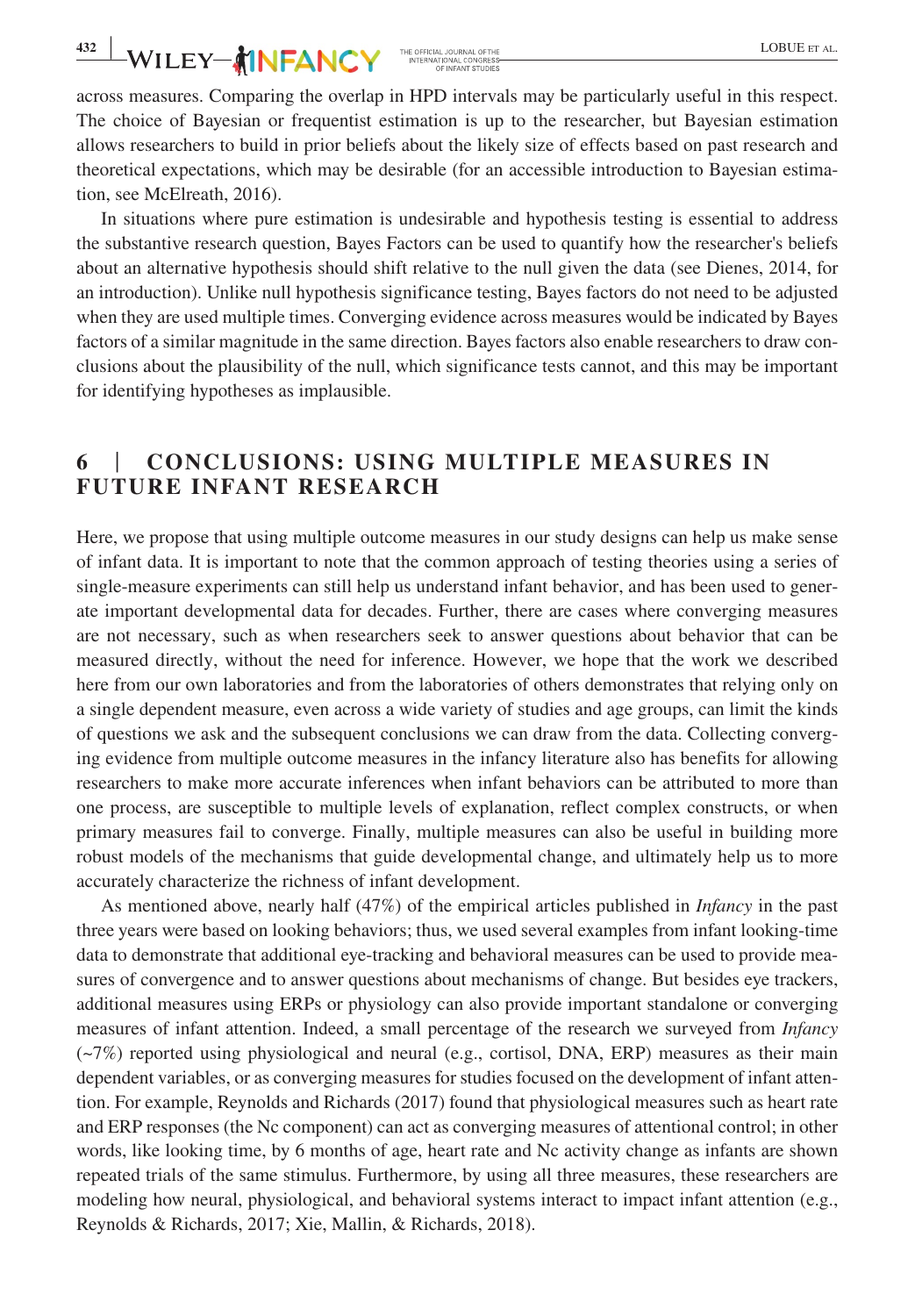Although eye tracking, physiology, and EEG/ERP are all viable candidates for additional measures in infancy research, not everyone has the funding to purchase the expensive equipment or the methodological expertise required to implement designs using these methodologies. However, it is important to note that multiple outcome measures can be extracted solely from video recordings of infant behavior. Again, other behavioral measures, such as reaches, vocalizations, or head turns for example, were almost as common as looking-time measures in our survey of recently published *Infancy* research (46%). This is not surprising, as behavior captured on video is inexpensive, and can be used—and reused—to collect a large number of dependent variables. For example, Karasik, Tamis-LeMonda, and Adolph (2011) videotaped 50 infants in their homes for 1 hr at two time points—at 11 months and 13 months. The study was initially aimed at examining infants' object use during the transition from crawling to walking, so they measured the amount of time infants handled objects, where the object was located, whether infants had to crawl or walk to obtain the object, instances of carrying objects, and when the infants shared objects with their mothers. Using a combination of these variables, the researchers discovered that the onset of walking was associated with new forms of object behavior, including traveling long distances to obtain objects, carrying objects for the first time, and approaching mothers to share objects in joint attention. Further, infants who engaged in these behaviors as crawlers were more likely to walk at 13 months, suggesting that the act of carrying objects might promote locomotor development.

Importantly, the researchers later coded for additional behaviors, this time scoring how often the infants fell while carrying objects. They reported that infants were less likely to fall when carrying than when not carrying objects, providing additional support that carrying objects might help locomotor development (Karasik, Adolph, Tamis-LeMonda, & Zuckerman, 2012). Finally, in one last pass, they scored mothers' verbal responses to their infants' actions, and found that in response to walkers' bids for sharing objects, mothers responded with more action directives (Karasik, Tamis-LeMonda, & Adolph, 2014). When combined, these data provide evidence for a complex developmental cascade, in which infants' carrying behavior affects their locomotor development, which in turn affects their ability to share objects with their mothers, which then shapes mothers' behavior. Not only did these researchers code for a large number of behavioral responses, but they also accomplished it by simply recording infant's behavior on video, without the use of eye trackers, brain caps, heartbeats, or even a laboratory space.

In conclusion, this review suggests that using multiple outcome measures in infant research can help provide converging evidence for our inferences, and expand our theories about the mechanisms of developmental change. Eye tracking, ERPs, and physiological measures can be useful in providing converging evidence from which to make inferences about infant data. However, in addition to or in the absence of these technologies, video recording infant behavior or asking parents to provide additional information can also get us closer to making reliable and accurate conclusions about infant development. Finally, it is important to note that while collecting and analyzing infant data are time-consuming and labor-intensive for researchers, bringing an infant to a developmental laboratory is time-consuming and labor-intensive for *parents*. Make it worth their while and at the same time produce richer data—instead of collecting only a single measure, in a single age group, at a single time point, use multiple measures, and in the process create the means by which to make better inferences and learn more about the mechanisms that underlie developmental change.

### **ACKNOWLEDGMENTS**

This research was supported by National Institute of Mental Health Grant R01-MH109692 to Koraly Pérez-Edgar, Kristin Buss, and Vanessa LoBue, and by a James McDonnell Foundation Scholar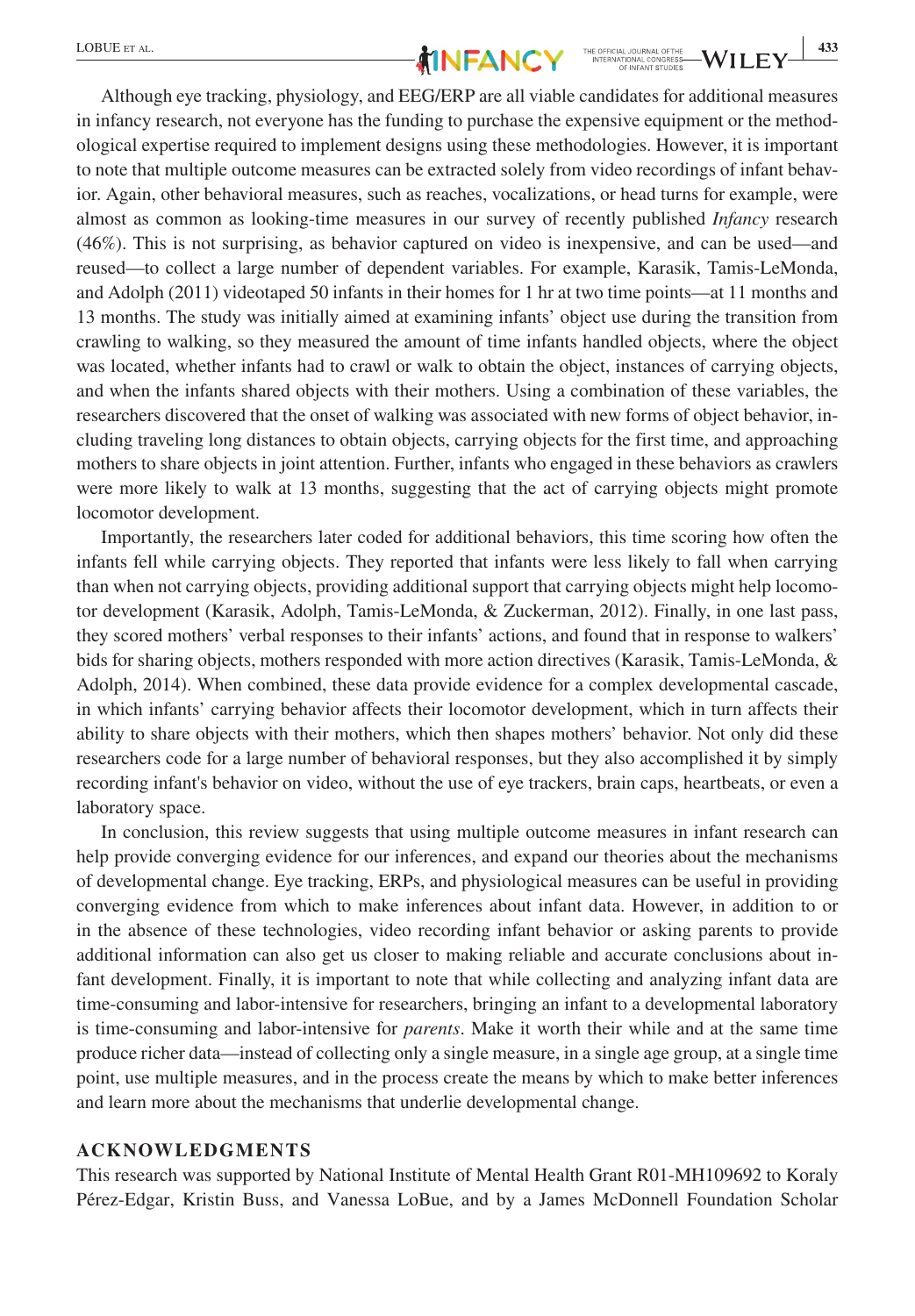# **434 WILEY-AINFANCY** THE OFFICAL JOURNAL OFTHE **ALL DESCRIPTION CONTRACT OF THE ALL PROPERTY ALL PROPERTY ALL PROPERTY ALL PROPERTY ALL PROPERTY ALL PROPERTY ALL PROPERTY ALL PROPERTY ALL PROPERTY ALL PROPERTY ALL PROPERTY**

Award for Understanding Human Cognition to Vanessa LoBue. The authors declare no conflicts of interest with regard to the funding sources for this study.

### **ORCID**

*Vanessa LoBue* <https://orcid.org/0000-0002-4386-3549> *Koraly Pérez-Edgar* <https://orcid.org/0000-0003-4051-9563>

#### **REFERENCES**

- Aslin, R. N. (2007). What's in a look? *Developmental Science*, *10*(1), 48–53. [https://doi.](https://doi.org/10.1111/j.1467-7687.2007.00563.x) [org/10.1111/j.1467-7687.2007.00563.x](https://doi.org/10.1111/j.1467-7687.2007.00563.x)
- Baillargeon, R. (1987). Object permanence in 3½-and 4½-month-old infants. *Developmental Psychology*, *23*(5), 655– 664. <https://doi.org/10.1037/0012-1649.23.5.655>
- Bar-Haim, Y., Lamy, D., Pergamin, L., Bakermans-Kranenburg, M. J., & van IJzendoorn, M. H. (2007). Threat-related attentional bias in anxious and nonanxious individuals: A meta-analytic study. *Psychological Bulletin*, *133*(1), 1–24. <https://doi.org/10.1037/0033-2909.133.1.1>
- Berger, A., Tzur, G., & Posner, M. I. (2006). Infant brains detect arithmetic errors. *Proceedings of the National Academy of Sciences of the United States of America*, *103*(33), 12649–12653.<https://doi.org/10.1073/pnas.0605350103>
- Blanchette, I. (2006). Snakes, spiders, guns, and syringes: How specific are evolutionary constraints on the detection of threatening stimuli? *The Quarterly Journal of Experimental Psychology*, *59*(8), 1484–1504. [https://doi.](https://doi.org/10.1080/02724980543000204) [org/10.1080/02724980543000204](https://doi.org/10.1080/02724980543000204)
- Bolles, R. C. (1970). Species-specific defense reactions and avoidance learning. *Psychological Review*, *77*(1), 32–48. <https://doi.org/10.1037/h0028589>
- Boyer & Bergstrom (2011). Threat-detection in child development: An evolutionary perspective. *Neuroscience and Biobehavioral Reviews*, *35*, 1034–1041.<https://doi.org/10.1016/j.neubiorev.2010.08.010>
- Bremner, J. G., Slater, A. M., Hayes, R. A., Mason, U. C., Murphy, C., Spring, J. O., … Johnson, S. P. (2017). Young infants' visual fixation patterns in addition and subtraction tasks support an object tracking account. *Journal of Experimental Child Psychology*, *162*, 199–208. <https://doi.org/10.1016/j.jecp.2017.05.007>
- Brosch, T., & Sharma, D. (2005). The role of fear-relevant stimuli in visual search: A comparison of phylogenetic and ontogenetic stimuli. *Emotion*, *5*(3), 360–364.<https://doi.org/10.1037/1528-3542.5.3.360>
- Buss, K. A. (2011). Which fearful toddlers should we worry about? Context, fear regulation, and anxiety risk. *Developmental Psychobiology*, *47*(3), 804–819. <https://doi.org/10.1037/a0023227>
- Camras, L. A., Meng, Z., Ujiie, T., Dharamsi, S., Miyake, K., Oster, H., … Campos, J. (2002). Observing emotion in infants: Facial expression, body behavior, and rater judgments of responses to an expectancy-violation event. *Emotion*, *2*(2), 179–192.
- Cohen, L. B., & Marks, K. S. (2002). How infants process addition and subtraction events. *Developmental Science*, *5*, 186–212. <https://doi.org/10.1111/1467-7687.00220>
- Cronbach, L. J. (1951). Coefficient alpha and the internal structure of tests. *Psychometrika*, *16*(3), 297–334. [https://doi.](https://doi.org/10.1007/BF02310555) [org/10.1007/BF02310555](https://doi.org/10.1007/BF02310555)
- DeBolt, M. C., Rhemtulla, M., & Oakes, L. M. (2019, under review). Robust data and power in infant looking time research: Number of infants and number of trials. Infancy.
- DeLoache, J. S., & LoBue, V. (2009). The narrow fellow in the grass: Human infants associate snakes and fear. *Developmental Science*, *12*(1), 201–207. <https://doi.org/10.1111/j.1467-7687.2008.00753.x>
- Dienes, Z. (2014). Using Bayes to get the most out of non-significant results. *Frontiers in Psychology*, *5*, 781. [https://](https://doi.org/10.3389/fpsyg.2014.00781) [doi.org/10.3389/fpsyg.2014.00781](https://doi.org/10.3389/fpsyg.2014.00781)
- Dunn, K., & Bremner, J. G. (2017). Investigating looking and social looking measures as an index of infant violation of expectation. *Developmental Science*, *20*(6), e12452.<https://doi.org/10.1111/desc.12452>
- Elsner, C., Bakker, M., Rohlfing, K., & Gredebäck, G. (2014). Infants' online perception of give-and-take interactions. *Journal of Experimental Child Psychology*, *126*, 280–294.<https://doi.org/10.1016/j.jecp.2014.05.007>
- Field, A. P. (2006a). Watch out for the beast: Fear information and attentional bias in children. *Journal of Clinical Child and Adolescent Psychology*, *35*(3), 431–439. [https://doi.org/10.1207/s15374424jccp3503\\_8](https://doi.org/10.1207/s15374424jccp3503_8)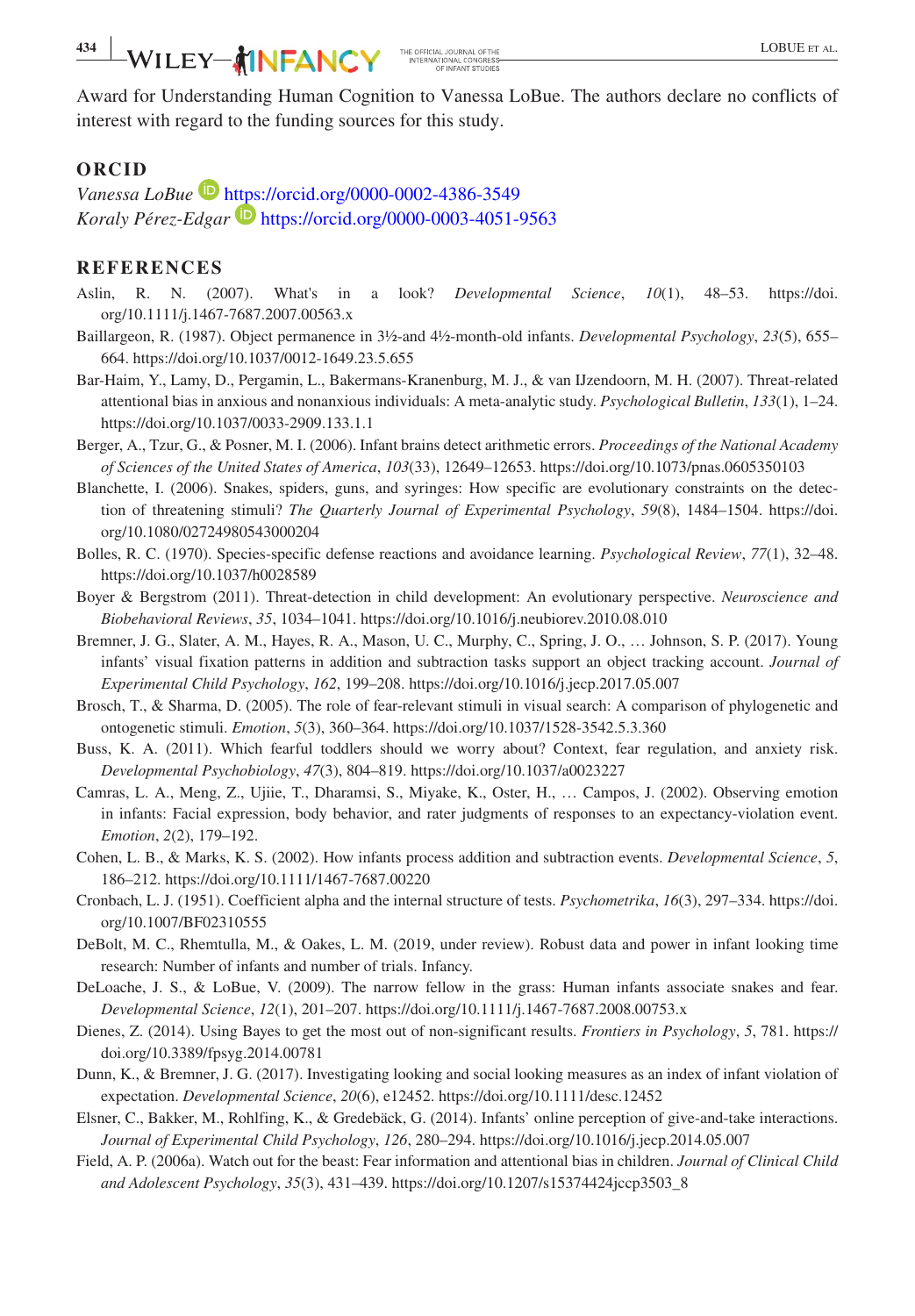- Field, A. P. (2006b). The behavioral inhibition system and the verbal information pathway to children's fears. *Journal of Abnormal Psychology*, *115*(4), 742–752. <https://doi.org/10.1037/0021-843X.115.4.742>
- Field, A. P. (2016). *An adventure in statistics: The reality enigma*. London: Sage.
- Fu, X., & Pérez-Edgar, K. (2019). Threat-related attention bias in socioemotional development: A critical review and methodological considerations. *Developmental Review*, *51*, 31–57.<https://doi.org/10.1016/j.dr.2018.11.002>
- Garner, W. R., Hake, W. K., & Ericksen, C. W. (1956). Operationism and the concept of perception. *Psychological Review*, *63*(3), 149–159. <https://doi.org/10.1037/h0042992>
- Gelman, A., & Loken, E. (2014). The statistical crisis in science. *American Scientist*, *102*(6), 460. [https://doi.](https://doi.org/10.1511/2014.111.460) [org/10.1511/2014.111.460](https://doi.org/10.1511/2014.111.460)
- Gredebäck, G., & Melinder, A. (2010). Infants' understanding of everyday social interactions: A dual process account. *Cognition*, *114*, 197–206. <https://doi.org/10.1016/j.cognition.2009.09.004>
- Haith, M. M. (1998). Who put the cog in infant cognition? Is rich interpretation too costly? *Infant Behavior and Development*, *21*(2), 167–179. [https://doi.org/10.1016/S0163-6383\(98\)90001-7](https://doi.org/10.1016/S0163-6383(98)90001-7)
- Hamlin, J. K., Wynn, K., & Bloom, P. (2007). Social evaluation by preverbal infants. *Nature*, *450*(22), 557–559. [https://](https://doi.org/10.1038/nature06288) [doi.org/10.1038/nature06288](https://doi.org/10.1038/nature06288)
- Hayakawa, S., Kawai, N., & Masataka, N. (2011). The influence of color on snake detection in visual search in human children. *Scientific Reports*, *1*, 1–4. <https://doi.org/10.1038/srep00080>
- Houston-Price, C., & Nakai, S. (2004). Distinguishing novelty and familiarity effects in infant preference procedures. *Infant and Child Development: An International Journal of Research and Practice*, *13*, 341–348. [https://doi.](https://doi.org/10.1002/icd.364) [org/10.1002/icd.364](https://doi.org/10.1002/icd.364)
- Kagan, J., Snidman, N., McManis, M., Woodward, S., & Hardway, C. (2002). One measure, one meaning: Multiple measures, clearer meaning. *Development and Psychopathology*, *14*(3), 463–475. [https://doi.org/10.1017/S0954](https://doi.org/10.1017/S0954579402003048) [579402003048](https://doi.org/10.1017/S0954579402003048)
- Karasik, L. B., Adolph, K. E., Tamis-LeMonda, C. S., & Zuckerman, A. L. (2012). Carry on: Spontaneous object carrying in 13-month-old crawling and walking infants. *Developmental Psychology*, *48*(2), 389–397. [https://doi.](https://doi.org/10.1037/a0026040) [org/10.1037/a0026040](https://doi.org/10.1037/a0026040)
- Karasik, L. B., Tamis-LeMonda, C. S., & Adolph, K. E. (2011). Transition from crawling to walking and infants' actions with objects and people. *Child Development*, *82*(4), 1199–1209.<https://doi.org/10.1111/j.1467-8624.2011.01595.x>
- Karasik, L. B., Tamis-LeMonda, C. S., & Adolph, K. E. (2014). Crawling and walking infants elicit different verbal responses from mothers. *Developmental Science*, *17*(3), 388–395.<https://doi.org/10.1111/desc.12129>
- Kaufman, J., Csibra, G., & Johnson, M. H. (2003). Representing occluded objects in the human infant brain. *Proceedings of the Royal Society of London. Series B: Biological Sciences*, *270*(suppl\_2), S140–S143.
- Lang, P. J. (1968). Fear reduction and fear behavior: Problems in treating a construct. In J. M. Schlien (Ed.), *Research in Psychotherapy*, Vol. *3* (pp. 90–103). Washington, D. C.: American Psychological Association.
- Larson, C. L., Aronoff, J., & Stearns, J. J. (2007). The shape of threat: Simple geometric forms evoke rapid and sustained capture of attention. *Emotion*, *7*(3), 526–534.<https://doi.org/10.1037/1528-3542.7.3.526>
- LoBue, V. (2009). More than just a face in the crowd: Detection of emotional facial expressions in young children and adults. *Developmental Science*, *12*(2), 305–313.
- LoBue, V. (2010a). And along came a spider: Superior detection of spiders in children and adults. *Journal of Experimental Child Psychology*, *107*(1), 59–66.
- LoBue, V. (2010b). What's so scary about needles and knives? Examining the role of experience in threat detection. *Cognition and Emotion*, *24*(1), 80–87.
- LoBue, V. (2016). When is a face no longer a face? A problematic dichotomy in visual detection research. *Emotion Review*, *8*(3), 250–257.
- LoBue, V., & Adolph, K. E. (2019). Fear in infancy: Lessons from snakes, spiders, heights, and strangers. *Developmental Psychology*, *55*, 1889–1907.
- LoBue, V., Bloom Pickard, M., Sherman, K., Axford, C., & DeLoache, J. S. (2013). Young children's interest in live animals. *British Journal of Developmental Psychology*, *31*(1), 57–69.
- LoBue, V., & DeLoache, J. S. (2008). Detecting the snake in the grass: Attention to fear relevant stimuli by adults and young children. *Psychological Science*, *19*(3), 284–289.
- LoBue, V., & DeLoache, J. S. (2010). Superior detection of threat-relevant stimuli in infancy. *Developmental Science*, *13*(1), 221–228.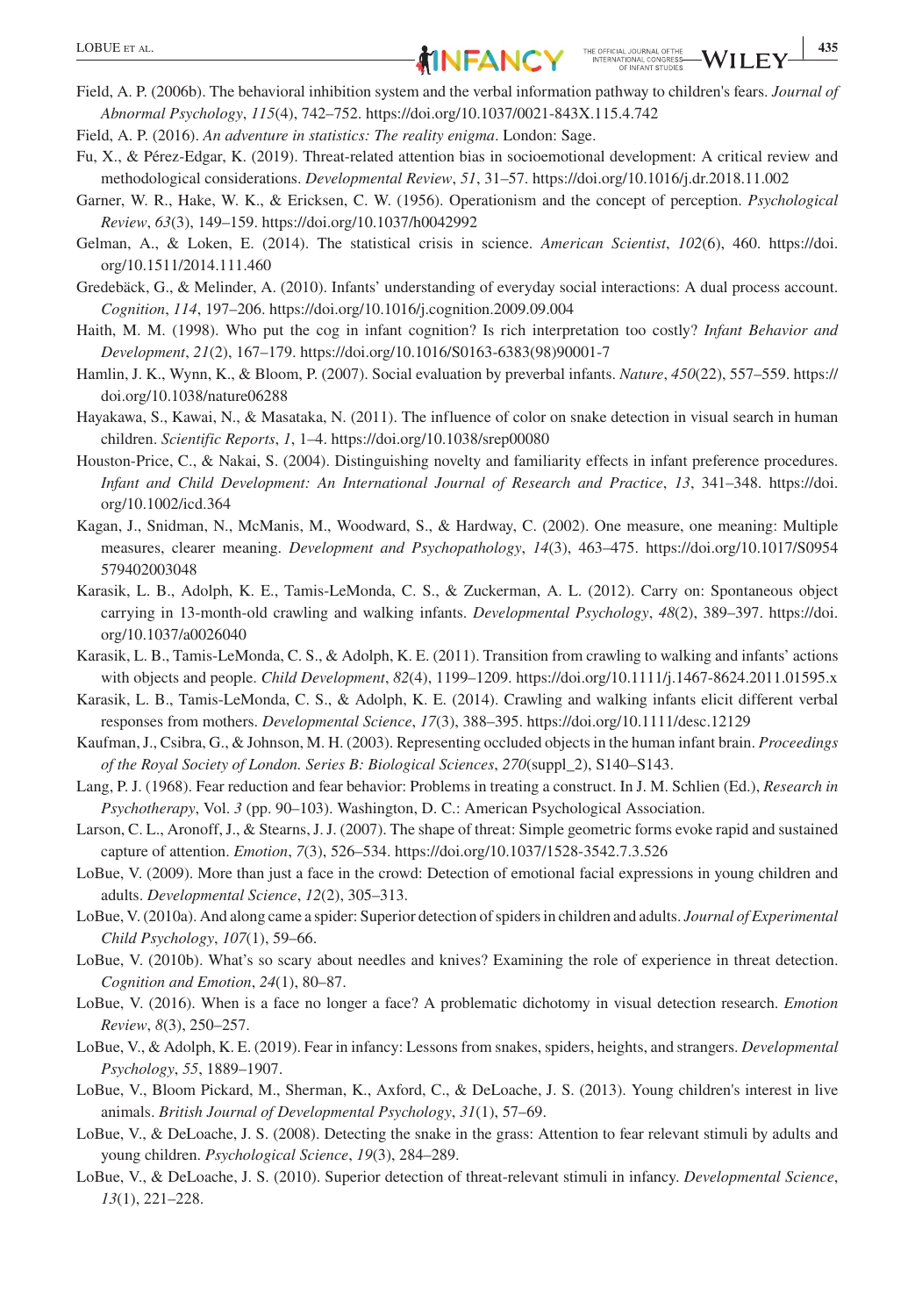- LoBue, V., & DeLoache, J. S. (2011). What so special about slithering serpents? Children and adults rapidly detect snakes based on their simple features. *Visual Cognition*, *19*(1), 129–143.
- LoBue, V., & Larson, C. L. (2010). What makes angry faces look so…angry? Examining visual attention to the shape of threat in children and adults. *Visual Cognition*, *18*(8), 1165–1178.
- LoBue, V., Matthews, K., Harvey, T., & Stark, S. L. (2014). What accounts for the rapid detection of threat? Evidence for an advantage in perceptual and behavioral responding from eye movements. *Emotion*, *14*(4), 816–823.
- LoBue, V., & Pérez-Edgar, K. (2014). Sensitivity to social and non-social threats in temperamentally shy children at-risk for anxiety. *Developmental Science*, *17*(2), 239–247.
- LoBue, V., & Rakison, D. (2013). What we fear most: A developmental advantage for threat-relevant stimuli. *Developmental Review*, *33*(4), 285–303.<https://doi.org/10.1016/j.dr.2013.07.005>
- Masataka, N., Hayakawa, S., & Kawai, N. (2010). Human young children as well as adults demonstrate 'superior' rapid snake detection when typical striking posture is displayed by the snake. *PLoS ONE*, *5*(11), e15122. [https://doi.](https://doi.org/10.1371/journal.pone.0015122) [org/10.1371/journal.pone.0015122](https://doi.org/10.1371/journal.pone.0015122)
- McElreath, R. (2016). *Statistical Rethinking: A Bayesian Course with Examples in R and Stan*. Boca Raton: CRC Press.
- Meristo, M., Strid, K., & Surian, L. (2016). Preverbal infants' ability to encode the outcome of distributive actions. *Infancy*, *21*(3), 353–372. <https://doi.org/10.1111/infa.12124>
- Morris, A. S., Robinson, L. R., & Eisenberg, N. (2006). Applying a multimethod perspective to the study of developmental psychology. In M. Eid, & E. Diener (Eds.), *Handbook of multimethod measurement in psychology* (pp. 371–384). Washington, DC: American Psychological Association.
- Newsom, J. T. (2015). *Longitudinal structural equation modeling: A comprehensive introduction*. New York, NY: Routledge.
- Oakes, L. M. (2017). Sample size, statistical power, and false conclusions in infant looking-time research. *Infancy*, *22*(4), 436–469.<https://doi.org/10.1111/infa.12186>
- Öhman, A., Flykt, A., & Esteves, F. (2001). Emotion drives attention: Detecting the snake in the grass. *Journal of Experimental Psychology: General*, *130*(3), 466–478.<https://doi.org/10.1037/0096-3445.130.3.466>
- Öhman, A., Lundqvist, D., & Esteves, F. (2001). The face in the crowd revisited: A threat advantage with schematic stimuli. *Journal of Personality and Social Psychology*, *80*(3), 381–396.<https://doi.org/10.1037/0022-3514.80.3.381>
- Öhman, A., & Mineka, S. (2001). Fears, phobias, and preparedness: Toward an evolved module of fear and fear learning. *Psychological Review*, *108*(3), 483–522.<https://doi.org/10.1037/0033-295X.108.3.483>
- Onishi, K. H., & Baillargeon, R. (2005). Do 15-month-old infants understand false beliefs? *Science*, *308*(5719), 255–258.
- Open Science Collaboration (2015). Estimating the reproducibility of psychological science. *Science*, *349*(6251), aac4716.
- Piaget, J. (1954). *The construction of reality in the child*. New York: Basic Books.
- Purkis, H. M., Lester, K. J., & Field, A. P. (2011). But what about the Empress of Racnoss? The allocation of attention to spiders and Doctor Who in a visual search task is predicted by fear and expertise. *Emotion*, *11*(6), 1484–1488. <https://doi.org/10.1037/a0024415>
- Reynolds, G., Askew, C., & Field, A. P. (2018). Behavioral inhibition and the associative learning of fear. In K. Pérez-Edgar, & N. A. Fox (Eds.), *Behavioral inhibition: Integrating theory, research, and clinical perspectives* (pp. 237– 261). Cham, Switzerland: Springer.
- Reynolds, G. D., & Richards, J. E. (2017). Infant visual attention and stimulus repetition effects on object recognition. *Child Development*, *90*(4), 1027–1042. <https://doi.org/10.1111/cdev.12982>
- Scherer, K. R., Zentner, M. R., & Stern, D. (2004). Beyond surprise: The puzzle of infants' expressive reactions to expectancy violation. *Emotion*, *4*(4), 389–402. <https://doi.org/10.1037/1528-3542.4.4.389>
- Schubö, A., Gendolla, G. H., Meinecke, C., & Abele, A. E. (2006). Detecting emotional faces and features in a visual search paradigm: Are faces special? *Emotion*, *6*(2), 246–256. <https://doi.org/10.1037/1528-3542.6.2.246>
- Shibasaki, M., & Kawai, N. (2009). Rapid detection of snakes by Japanese Monkeys (*Macaca fuscata*): An evolutionarily predisposed visual system. *Journal of Comparative Psychology*, *123*(2), 131–135. [https://doi.org/10.1037/](https://doi.org/10.1037/a0015095) [a0015095](https://doi.org/10.1037/a0015095)
- Simmons, J. P., Nelson, L. D., & Simonsohn, U. (2011). False-positive psychology: Undisclosed flexibility in data collection and analysis allows presenting anything as significant. *Psychological Science*, *22*(11), 1359–1366. [https://](https://doi.org/10.1177/0956797611417632) [doi.org/10.1177/0956797611417632](https://doi.org/10.1177/0956797611417632)
- Soska, K. C., Adolph, K. E., & Johnson, S. P. (2010). Systems in development: Motor skill acquisition facilitates three-dimensional object completion. *Developmental Psychology*, *46*(1), 129–138.<https://doi.org/10.1037/a0014618>